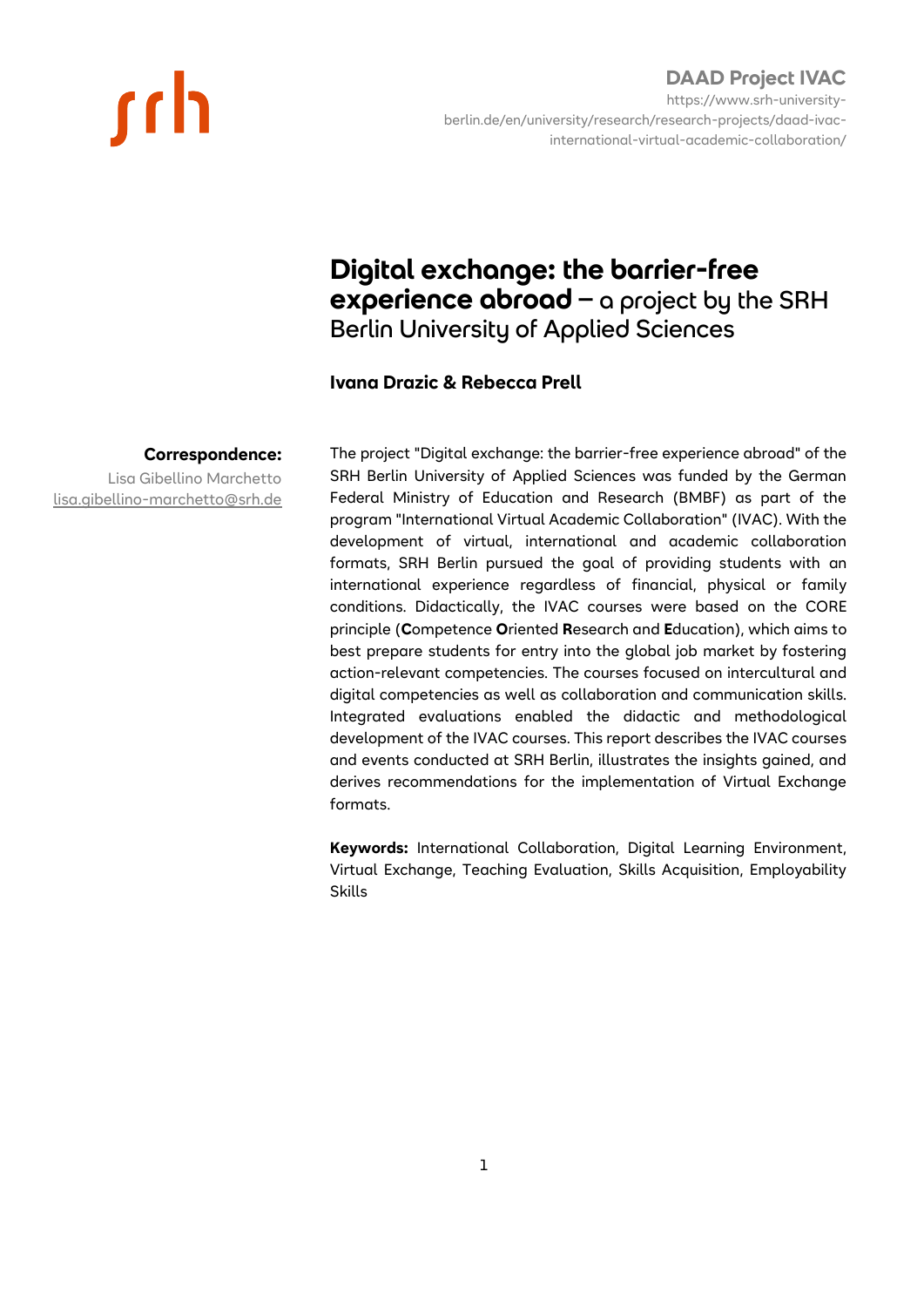# **Table of Contents**

| $\mathbf 1$    |  |       |  |  |  |  |  |
|----------------|--|-------|--|--|--|--|--|
| $\overline{2}$ |  |       |  |  |  |  |  |
|                |  |       |  |  |  |  |  |
|                |  |       |  |  |  |  |  |
|                |  |       |  |  |  |  |  |
|                |  |       |  |  |  |  |  |
|                |  |       |  |  |  |  |  |
|                |  |       |  |  |  |  |  |
|                |  | 2.2.1 |  |  |  |  |  |
|                |  | 2.2.2 |  |  |  |  |  |
|                |  | 2.2.3 |  |  |  |  |  |
| 3              |  |       |  |  |  |  |  |
|                |  |       |  |  |  |  |  |
|                |  | 3.1.1 |  |  |  |  |  |
|                |  |       |  |  |  |  |  |
|                |  |       |  |  |  |  |  |
|                |  | 3.2.1 |  |  |  |  |  |
|                |  | 3.2.2 |  |  |  |  |  |
|                |  | 3.2.3 |  |  |  |  |  |
| 4              |  |       |  |  |  |  |  |
| References     |  |       |  |  |  |  |  |
|                |  |       |  |  |  |  |  |
|                |  |       |  |  |  |  |  |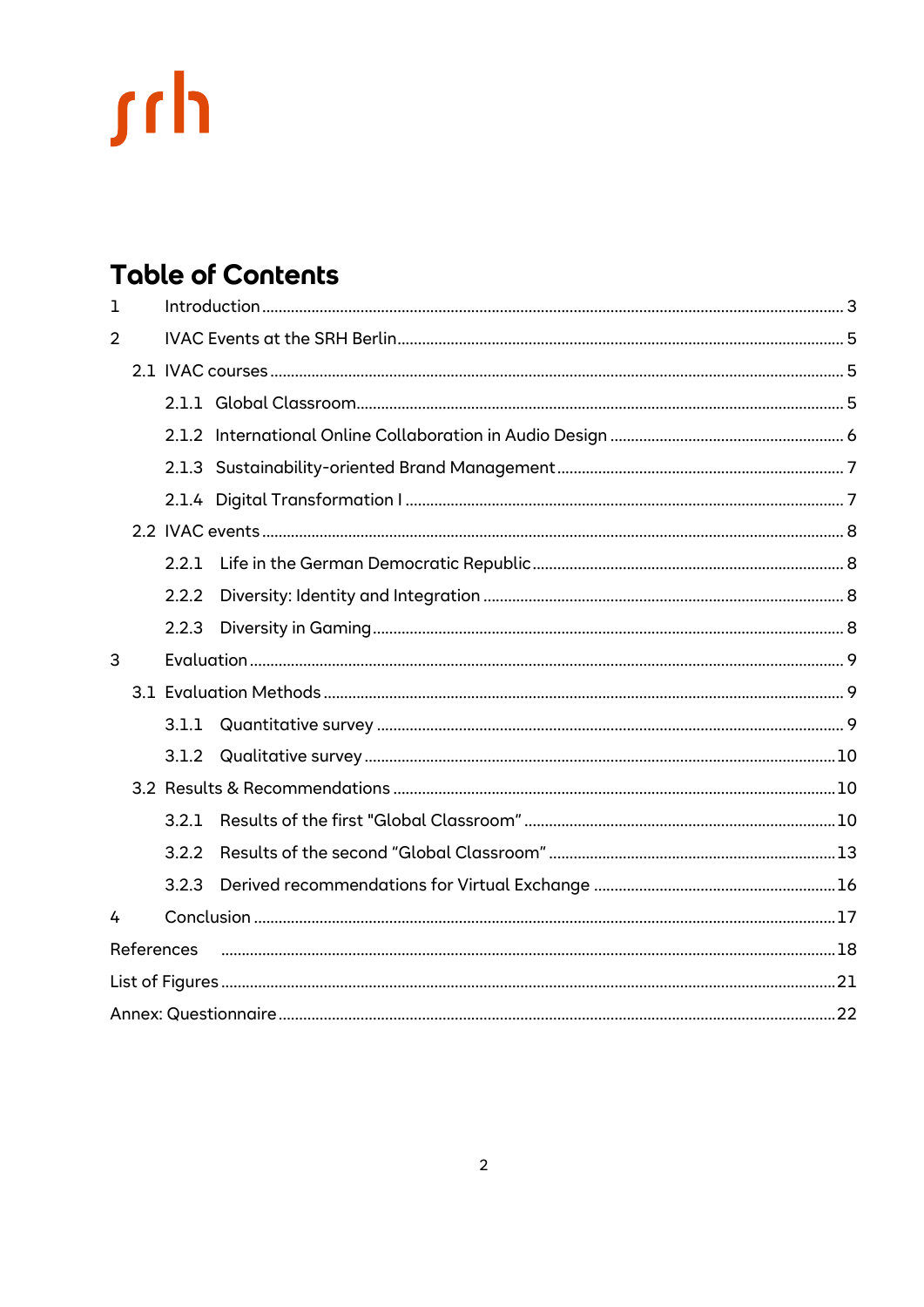## <span id="page-2-0"></span>**1 Introduction**

The goal of the European Commission's "European Universities Initiative", launched in 2017, is that 50% of all students in the European Union have benefited from a period of mobility during their studies. A new generation of creative students should emerge, who able to collaborate beyond geographic, linguistic, cultural, and professional boundaries to address societal challenges and qualification shortages in Europe. By developing international, virtual and academic collaboration formats (IVAC courses) and extracurricular events (IVAC events), the SRH Berlin University of Applied Sciences (SRH Berlin) contributed to the European Commission´s goal by enabling students from SRH Berlin and various partner universities to gain international and intercultural experiences regardless of financial, physical or family conditions. Within the framework of the IVAC courses and events, the students deepened their professional, social, methodological, and personal competencies acquired at SRH Berlin with the CORE principle (**C**ompetence **O**riented **R**esearch and **E**ducation) and enriched them with digital and intercultural competencies. In terms of employability, the students were thus best prepared for their entry into the German and global labor market.

Culturally mixed, geographically distributed and digitally communicating work groups - so-called "Global Virtual Teams" (GVTs; Jarvenpaa & Leidner, 1999) - are becoming increasingly important in today's digitally interconnected and knowledge-intensive working world. Even before the outbreak of the Corona pandemic, the number of virtual teams was rising sharply: According to a study of 1,620 workers from 90 countries, respondents' participation in GVTs increased from 64% in 2010 to 89% in 2018, of which 62% worked in teams with three or more cultures (CultureWizard, 2018). The study also found that while more organizations were adopting GVTs, the challenges and barriers of cross-cultural collaboration - such as difficulties in relationship-building or communication - remained when compared to the surveys conducted since 2010. The study's authors concluded that while technological advances are steadily offering new opportunities for collaboration, there is a need for targeted human development and support in digitally interconnected environments.

In addition to intercultural competencies, cooperation and problem-solving skills as well as digital and virtual competencies are key both in today's and tomorrow's world of work. Digitalization is currently the most important driver of change in the working world (Harteis, 2018). In order to survive in a volatile business environment, companies need digitally savvy employees who are able to deal with complex issues and large amounts of data and thus ensure innovation (van Laar et al., 2017). To meet these high demands of today's and tomorrow's working world, the future employees should already be prepared for such challenges during their studies. On the contrary, today there is rather a gap between needed work competencies and promoted university competencies (cf. Moore & Morton, 2017). This gap could be one reason for the high unemployment rate among university graduates, which is particularly evident in the southern countries of Europe (Destatis, 2021). It has long been known that a formal education is no longer sufficient for a successful career entry and the maintenance of employability and that there is a need to increasingly focus on the development of so-called key competencies such as intercultural communication skills (Pereira et al., 2019).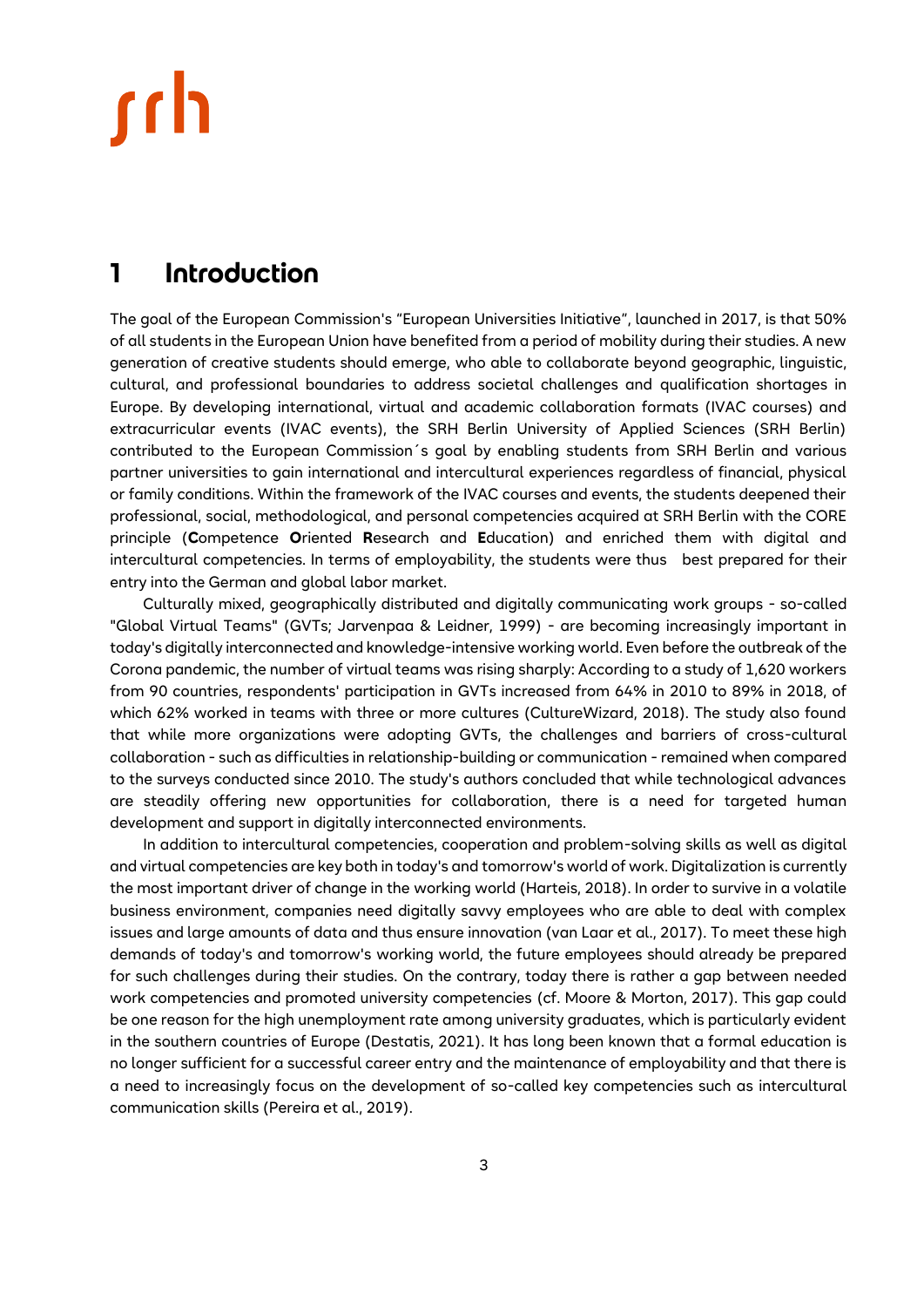Non-virtual exchange programs such as Erasmus+ have already proven the value of intercultural exchange for students' professional and personal development. Research found that physical mobility during studies, for example, increases students' employability and language skills (Schnepf & D'Hombres, 2018; Sorrenti, 2017) and stimulates personal growth (e.g., Duffy et al., 2003). Although the number of Erasmus students has increased in recent decades (ICEF, 2013), there remains a significant number of students who are unable or unwilling to engage in physical mobility during their studies. Research indicates that students from lower socioeconomic backgrounds are less likely to study abroad than wealthier students (Schnepf & Colagrossi, 2020). The European Commission (2017) therefore calls for facilitating and widening access for members of disadvantaged and vulnerable groups within the implementation of the Erasmus+ program. In addition to socioeconomic barriers to physical mobility in higher education, there are also psychological, family, and social barriers (e.g., separation from family and friends; Sanchez et al., 2006). The digitalization offers new opportunities for overcoming these barriers: Virtual academic programs such as IVAC, through their collaborative, digital, and intercultural nature, have enormous potential not only to close the gap between the (lack) of competences taught in higher education and the necessary skills for a global job market, but also to overcome financial, family, and physical barriers. Moreover, they pave the way for physical mobilities: After taking so-called COIL (Collaborative Online International Learning) courses, students are on average more open to going abroad (Haug, 2017).

As a result of the Corona crisis, many universities were under strong pressure to digitalize teaching as quickly as possible. However, given this time urgency, the transition was often provisional and not very structured. This contrasts with academic virtual exchange programs, which are designed, strategically developed and evaluated specifically for virtual use. Numerous institutions have expanded their digital teaching and learning offerings to extend higher education collaboration beyond previous geographic, political, and social boundaries (DAAD, 2020). SRH Berlin's project "Digital exchange: the barrier-free experience abroad" focused on developing and implementing international, virtual, and academic collaboration formats (courses and events) for students to work together beyond disciplinary and cultural boundaries. A longer-term goal was to integrate the collaboration formats into courses and thus institutionalize them so that a broad target group could sustainably benefit from the offerings. Another goal was that students and teachers alike would network through participation in the international virtual collaborations and form a community of practice.

In the following section, the IVAC courses and events held at SRH Berlin are described in detail. Furthermore, the insights gained from the evaluations are reported and practical recommendations for the development of future IVAC courses are formulated.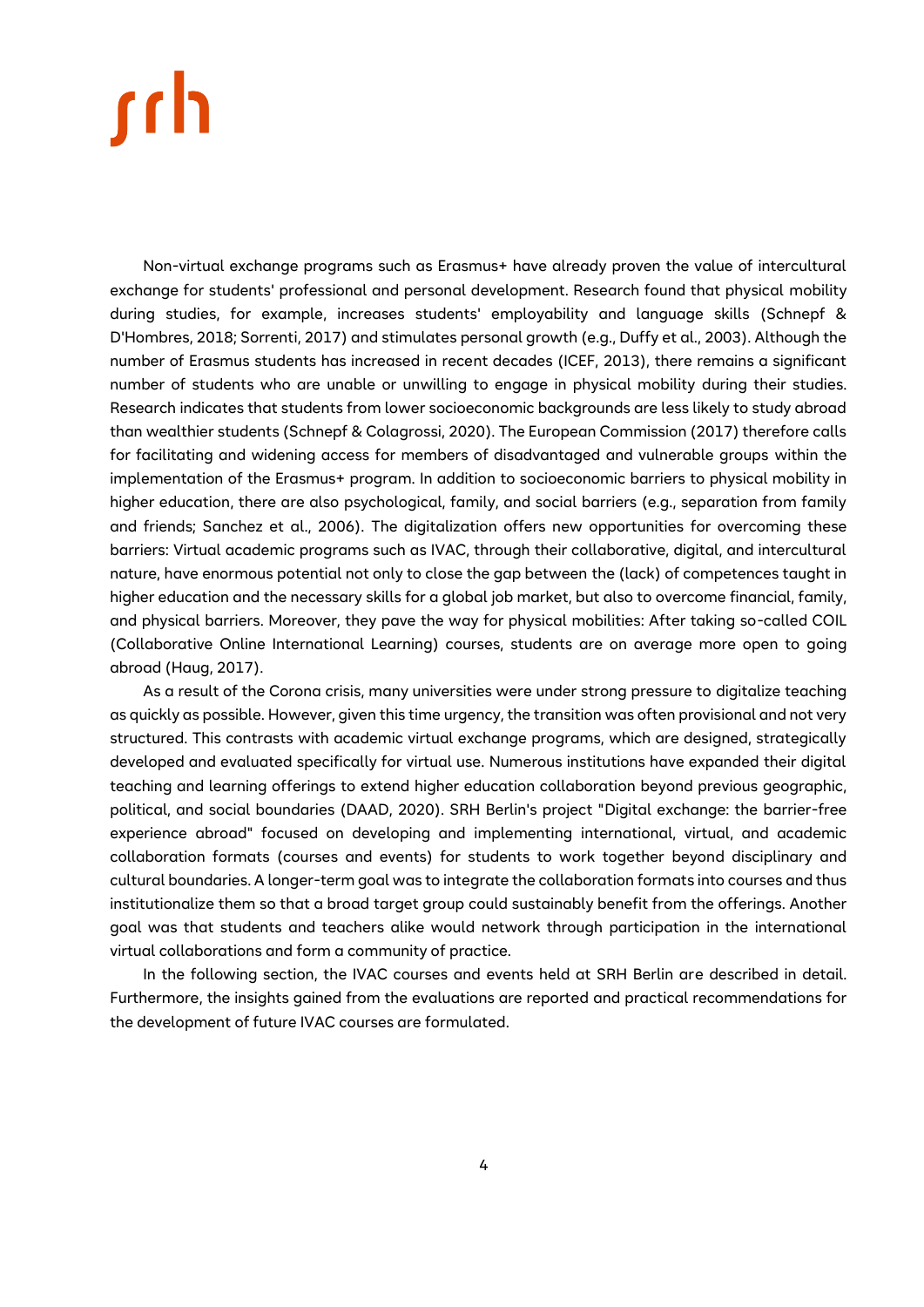## <span id="page-4-0"></span>**2 IVAC at SRH Berlin**

## <span id="page-4-1"></span>**2.1 IVAC courses**

Starting in the winter semester 2020/21, four IVAC courses were developed and implemented as pilot courses at two schools of the SRH Berlin. The collaborations varied in length and subject area; courses in the creative field as well as courses in the management field were conducted together with different partner universities from intercontinental or European countries. The collaborations were embedded in existing curricula; three of the four courses were mandatory for SRH students.

The courses were designed by the IVAC project team in cooperation with the lecturers of SRH Berlin and the partner universities. The course contents were defined by the lecturers, while the research associates of the IVAC project team developed the methodological and didactic concepts of the virtual courses. All organizational and administrative matters were coordinated by the IVAC project manager. This mainly involved the communication with the responsible persons of the partner universities before, during and after the courses, the communication with the students as well as the coordination of the digital platforms that were used in the collaboration. Different digital platforms were used for the courses, one of which was Microsoft Teams, used for plenary communication. The choice of alternative communication channels for group work was up to the students. General course information was shared with students via email and/or Google Site.

### <span id="page-4-2"></span>**2.1.1 Global Classroom**

The pilot course "Global Classroom" was offered for the first time in the winter semester 2020/21 at the SRH Berlin School of Management (BSM) as part of the module "Risk Management in Financing" for Master students of the International Management program. This IVAC course was created in cooperation between SRH Berlin and the Mexican Tecnológico de Monterrey (TEC). In line with the IVAC program, the overarching goal of the course was to strengthen students' intercultural and digital competencies. The objective of the course was to learn how to analyze a real case study of Covid-19-related financial problems of a large international company. Together with BSM students, students from the Mexican partner university worked in small groups to analyze possible options for reducing the resulting financing gaps. A total of 81 students participated in the Global Classroom, with 40 students from BSM and 41 students from TEC. Participation was mandatory for students from both universities. Students could independently create the working groups; the only condition was that at least two students from each university had to be represented within the group. The course spanned over five weeks and was structured in three phases:

i. Icebreaker Activity: getting to know each other and forming groups.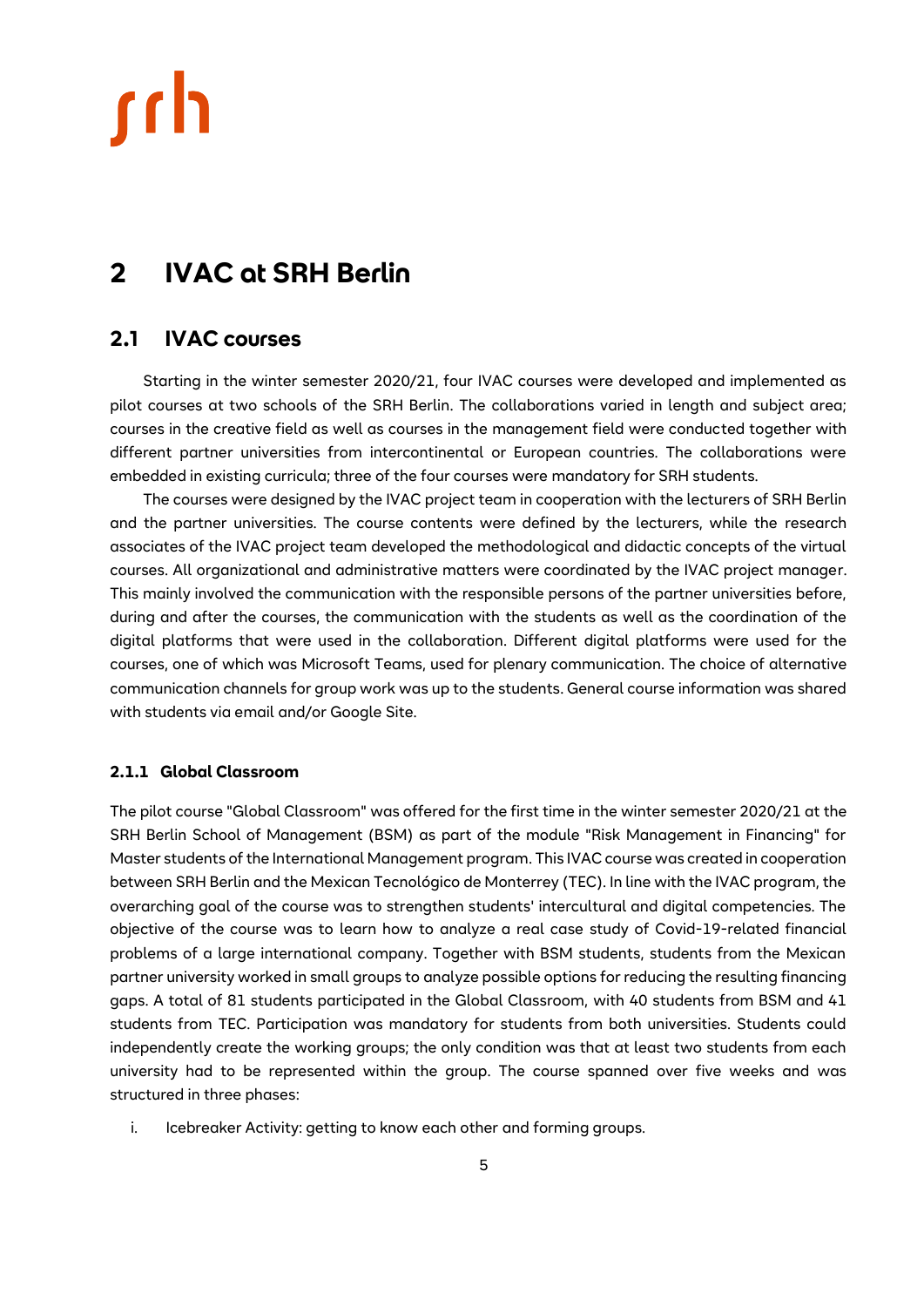

- ii. Main Activity: evaluation of the case study in international and intercultural group work.
- iii. Reflection Activity: presentation of the results and individual reflection on the collaboration.

The Icebreaker Activity was conducted in a joint synchronous session $^1$  in which the instructors first explained the course content and then gave the students time to get together in small groups. Within the three weeks of Main Activity, students worked together in their small groups in a self-organized synchronous and asynchronous manner. The course ended with an asynchronous Reflection Activity in which the students engaged in written reflection on their experiences in the course.

The Global Classroom course was offered again in the summer semester of 2021 with another cohort of students. The collaboration was developed by the same stakeholders as in the first course. However, this second course implemented some methodological and didactic improvements that had resulted from the evaluation of the first course. For example, in the second course the creation of students´ working groups was not left to the students but was conducted in advance by the IVAC project team. Furthermore, the online quiz platform Kahoot! was used in the Icebreaker Activity to prepare the students for the international collaboration adding a gamification approach. In addition, the Reflection Activity in this run was held in a synchronous session. Chapter 3 describes the evaluation results that led to these adaptations.

### <span id="page-5-0"></span>**2.1.2 International Online Collaboration in Audio Design**

The pilot course "International Online Collaboration in Audio Design" was based on a collaboration between the SRH Berlin School of Popular Arts (SOPA) and the British University for the Creative Arts (UCA) and took place during the winter semester 2020/21. In this interdisciplinary project, students from with different study backgrounds (B.A. Music Composition and Technology from UCA and B.A. Audio Design from SOPA) developed conceptual music albums on various given themes. The students were divided by the lecturers into university-mixed small groups; different functions were represented in each group (topliner, producer, lyricist). In plenum, a theme was presented to each group by the instructors at the beginning of the course (e.g., futurism). A concept album with at least three songs was to be created for this theme. The individual music tracks should not be composed separately but should be considered in their thematic and stylistic relationship to the other parts of the album as a complete work. The given theme was to be followed throughout the complete album; for example, it was also to be reflected in the design of the cover. The course ran for 15 weeks, and weekly meetings were held with all students and lecturers, in which the students presented the pieces they had worked on. For music production, the online digital audio workstation "Soundtrap" was provided, through which the student groups produced music

<sup>1</sup> Synchronous communication is a mode in which participants talk to each other in real time (e.g., via video call or live chat). Asynchronous communication, on the other hand, can be found wherever the communication partners react to each other with a time lag (e.g., e-mails).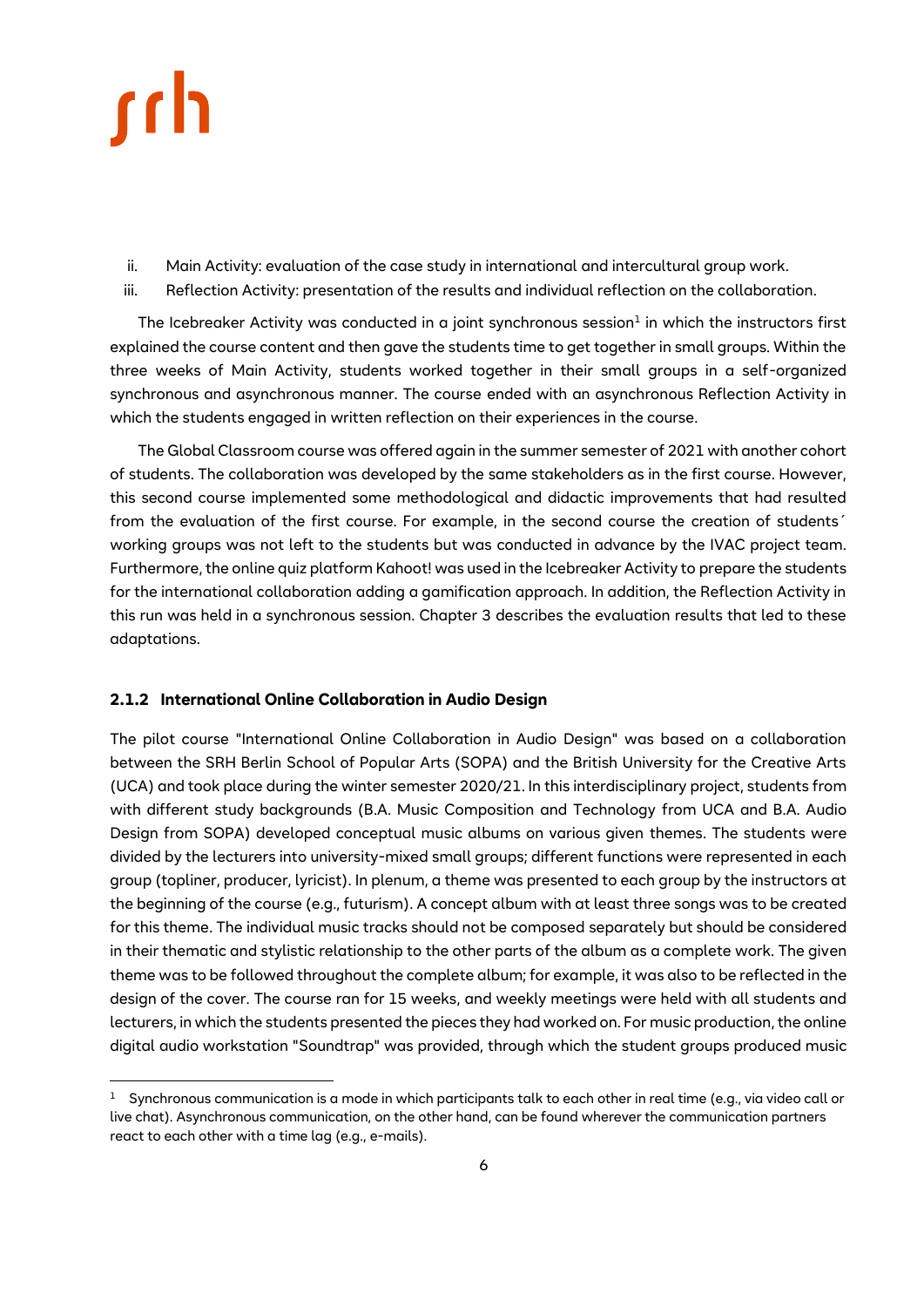in synchronous sessions outside of the weekly plenary sessions. A total of 30 students participated in this IVAC course, 15 students from each of the two partner universities.

### <span id="page-6-0"></span>**2.1.3 Sustainability-oriented Brand Management**

In April 2021, SOPA and the UK's University of Portsmouth (UoP) hosted a two-hour workshop on sustainability-oriented brand management as part of the modules "Research Methods and Intercultural Communication" (SOPA's B. A. Creative Industries Management) and "Market Research" (UoP). The workshop was attended by 25 students from SOPA and 14 students from UoP and was conducted by a professor from SOPA in collaboration with a lecturer from UoP. In the first part of the workshop, consumer research-based concepts and tools for cross-cultural sustainability-oriented brand communication were presented. In the second part of the workshop, students worked independently in smaller international groups to develop sustainability-oriented brand messages using a range of easily accessible online tools (e.g., Google Slides). The goal of the workshop was to provide students with a differentiated understanding of the benefits of segmenting sustainability-oriented consumption.

### <span id="page-6-1"></span>**2.1.4 Digital Transformation I**

After an intensive development phase, the pilot course "Digital Transformation I" was offered in the winter semester 2021/22 via the learning platform Canvas of the partner university The Chicago School of Professional Psychology (TCSPP). This IVAC course resulted from a cooperation between the master's programs "Digital Transformation Management" at SRH Berlin University of Applied Sciences (Campus Hamburg) and "International Psychology" at TCSPP. Faculty staff from both universities worked together with instructional designers to identify synergies between the two courses in order to create an increased academic value. The course had a total duration of seven weeks. At the beginning of the course, TCSPP introduced the "best practices" for course design. This was followed by a "technology showcase" in which participating students (nine from SRH Berlin and one from TCSPP) were able to explore their own ideas for using technology to design a course. The development of the course content took place asynchronously. By participating in the course, students were expected to gain a general understanding of the importance of disruptive and sustainable innovation. The intensive development and conception of the content led to the course being firmly anchored in the curricula of both partner universities as an elective, which weighs eight credit points for TCSPP students and 5 ECTS for SRH Berlin students.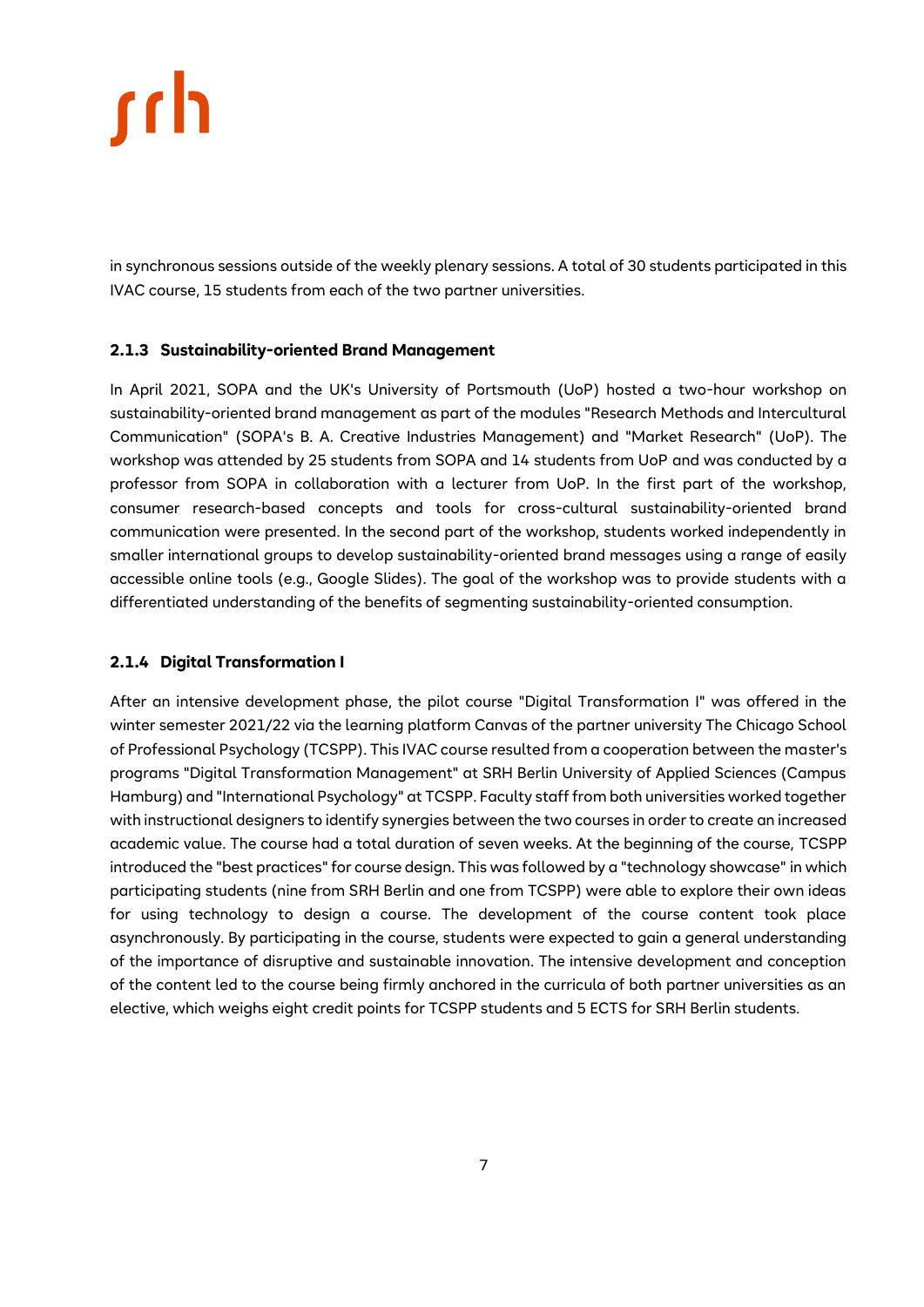## <span id="page-7-0"></span>**2.2 IVAC events**

Over the course of the project, various virtual cultural events were developed and implemented to provide access to intercultural experiences for a broad range of students. The online offer included events on topics of diversity, interculturality, and communication.

### <span id="page-7-1"></span>**2.2.1 Life in the German Democratic Republic**

In May 2021, an event entitled "Life in the German Democratic Republic - A Sneak Peek behind the Berlin Wall" was held to promote intercultural awareness among students from SRH Berlin and the British partner Coventry University. The online event was set within Coventry University's "Virtual World Tour 2021" event series. It included a live interview on the topic of "Life in the German Democratic Republic (GDR)" with a contemporary witness, followed by a Q&A session. Short videos created by the DDR Museum Berlin were shown beforehand, explaining historical facts and context. In the live interview during the event, the contemporary witness shared with the students his memories and experiences from his life in the GDR. Afterwards, a virtual "scavenger hunt" took place via the platform YouTube. The "scavenger hunt" served as a playful deepening of the conveyed contents according to a gamification approach. A total of 29 students took part in the event, 13 students from SRH Berlin and 16 students from Coventry University.

## <span id="page-7-2"></span>**2.2.2 Diversity: Identity and Integration**

Also in May 2021, SRH Berlin students were offered the opportunity to further develop their intercultural skills in an interactive workshop. The online workshop covered various topics of diversity research and social psychology. Exercises on forms of segregation and discrimination were conducted, strategies for integration were developed, and self-reflection on one's own values and attitudes was encouraged. By participating in the workshop, the students practiced perceiving different initial situations and needs of different people and groups and meeting them adequately. This active engagement in the context of an extracurricular offer was intended to help better prepare students for interaction in a globalized world. Seventeen students from SRH Berlin participated in this workshop.

## <span id="page-7-3"></span>**2.2.3 Diversity in Gaming**

Another event entitled "Diversity in Gaming" took place in June 2021. It included a live interview with a gaming expert and a Q&A session on the topic of diversity and gender roles in the online gaming industry, including a joint gaming phase with the 2020 video game of the year "Among Us." Topics discussed with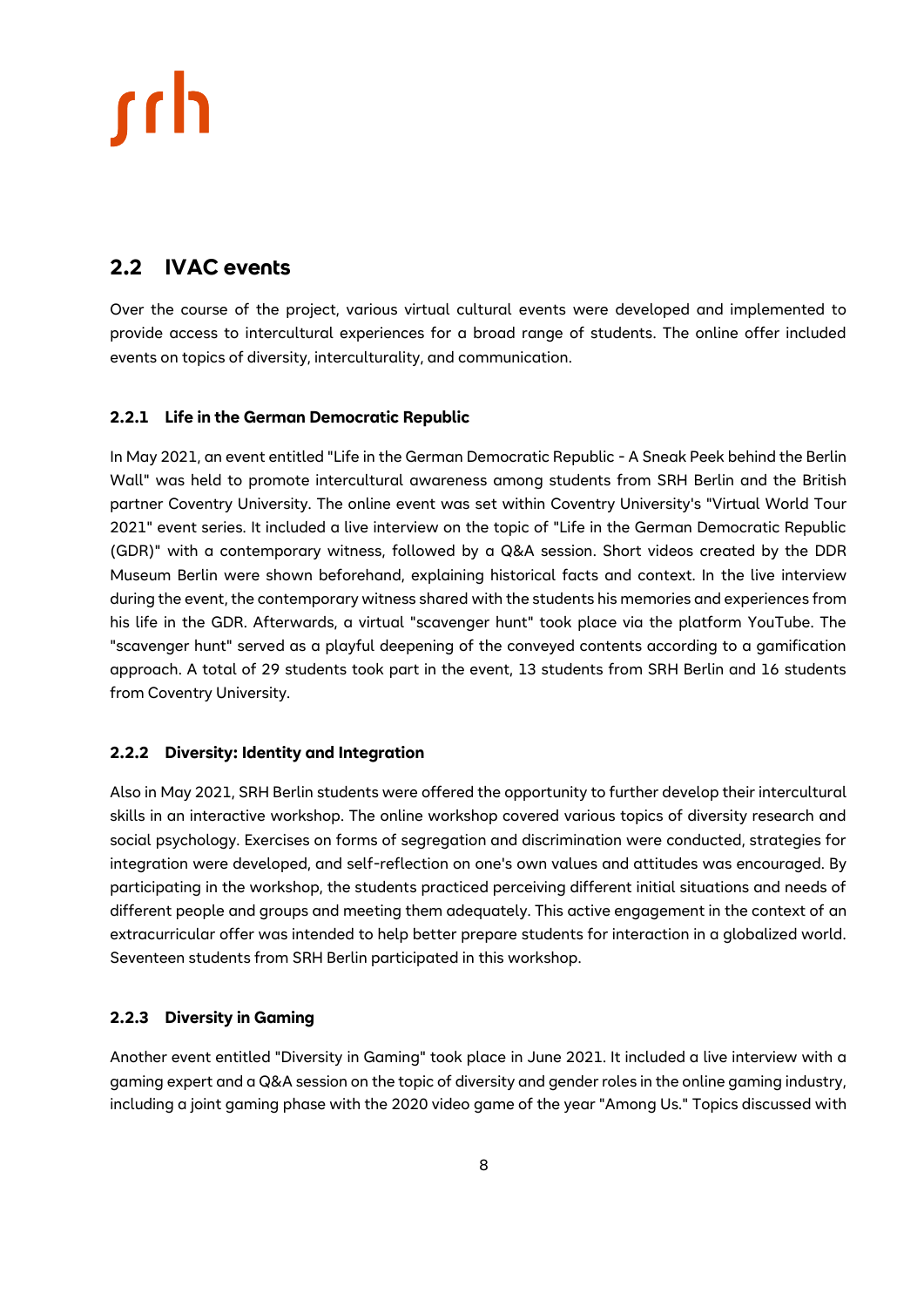the expert included the gaming landscape in Germany, gender roles in video games, e-sports, and gaming communities. The online event was aimed at students of the SRH Berlin; 17 students participated.

## <span id="page-8-0"></span>**3 Evaluation**

Both quantitative and qualitative survey formats were used to evaluate and refine the curricular IVAC courses. For the quantitative surveys, validated psychological scales were used. The qualitative surveys took place as guided focus groups in which students from SRH Berlin and the respective partner universities participated. In the following, we summarize the survey methodology and results of the Global Classroom course as an example. We describe the insights gained from the evaluations and derive recommendations for action. In addition, we present the evaluation results from the second run of the Global Classroom. In this course, we were already able to implement some of the recommendations for action.

## <span id="page-8-1"></span>**3.1 Evaluation Methods**

### <span id="page-8-2"></span>**3.1.1 Quantitative survey**

The sample included 21 students (61.9 % women) from different universities (SRH Berlin n = 15, TEC n = 8). The students were between 20 and 30 years old; the average age was 24 years. All participants were informed about the procedure and anonymity of the data collection. Data collection was based on an online survey using the platform SoSci Survey (Leiner, 2019). Data were collected immediately after the last event. Demographic data included age, gender, home institution, and ethnic background. Information about the group work was also collected (e.g., group size and number of synchronous online meetings).

Scales from the questionnaire "Evaluation in Higher Education: Self-Assessed Competences (HEsaCom)" by Braun et al. (2019) were used to elicit self-assessed student competencies that resulted from course participation. The HEsaCom questionnaire includes subscales of professional competence, communication competence, cooperation competence, and intercultural competence, among others. To assess digital competence, we created an additional scale with four questions. On a five-point Likert scale, the students assessed their own competence gains (example item of the methodological competence subscale: "As a result of this course, I can organize my work better."). The scales ranged from 1 = "I do not agree at all" to 5 = "I fully agree". Open-ended questions on general satisfaction with the course offering as well as in-depth questions on communication and cooperation in relation to small group work completed the questionnaire. The questions can be found in the appendix.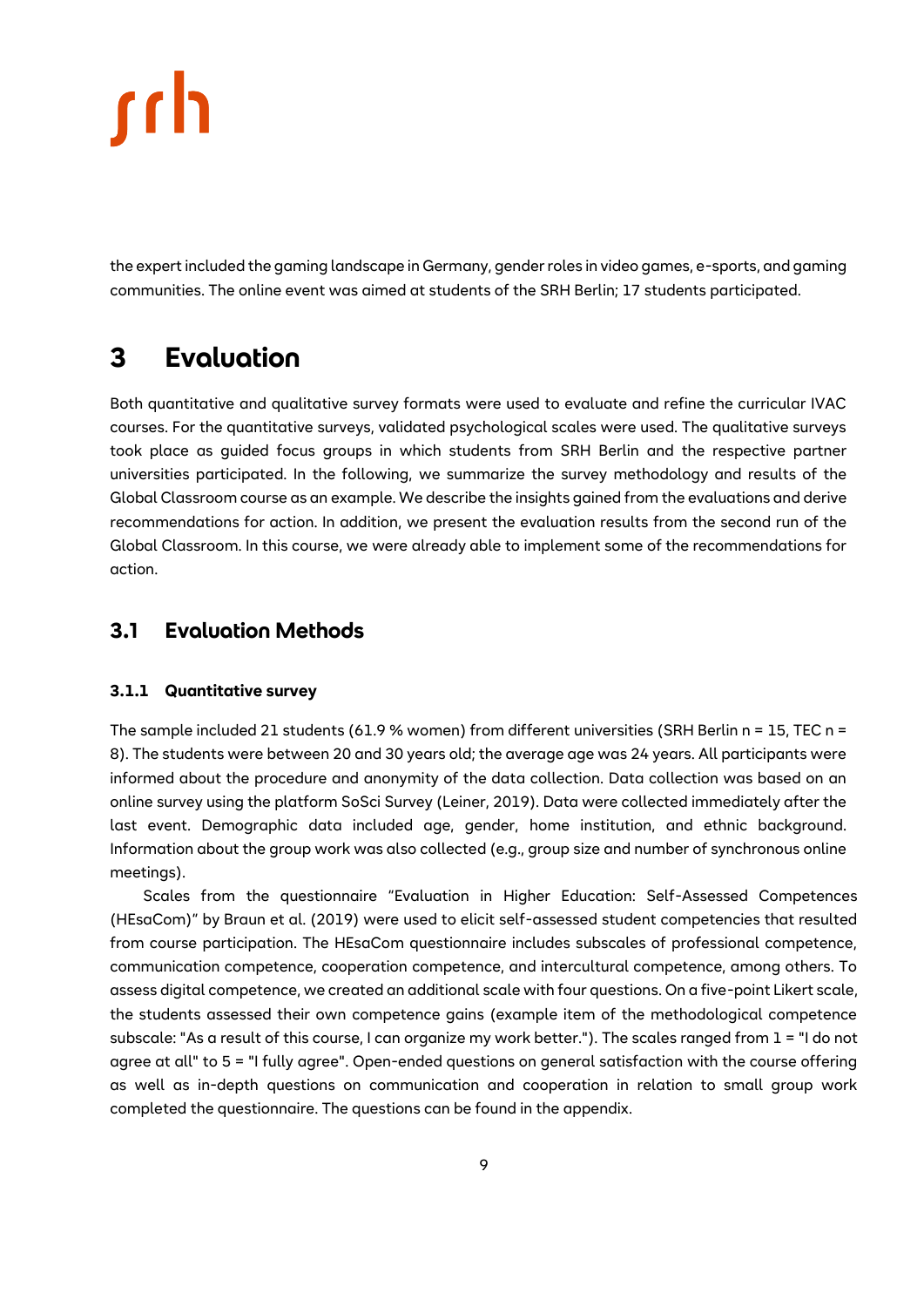### <span id="page-9-0"></span>**3.1.2 Qualitative survey**

A few days after the quantitative survey was completed, we conducted a qualitative group discussion with a small group of students. As a complementary analysis, the qualitative survey aimed to increase our understanding of the extent and quality of intercultural collaboration in the course. Two to three students from each of the two partner universities were interviewed together in a semi-structured conversation (60-90 minutes) about their international or intercultural experiences in the respective course.

## <span id="page-9-1"></span>**3.2 Results & Recommendations**

### <span id="page-9-2"></span>**3.2.1 Results of the first Global Classroom**

It should be noted that due to the small evaluation samples and the pilot character of the IVAC courses, the results cannot be generalized. They should therefore be interpreted as initial indicators. In addition, it is important to note that the data are limited to self-report (Podsakoff et al., 2012).

Analysis of the HEsaCom showed that participation in the Global Classroom course resulted in a subjectively perceived increase in competence. Figure 1 illustrates the growth in each competency area. The descriptive evaluation illustrates that an increase in competence was experienced particularly regarding communication-related competences ( $M = 4.00$ , SD = 0.86) and cooperation-specific competences (M = 4.30, SD = 0.88). It is remarkable that the increase in intercultural competence was rated lowest (M = 3.50, SD = 1.34), which was, however, still above the mean value of the five-point Likert scale used.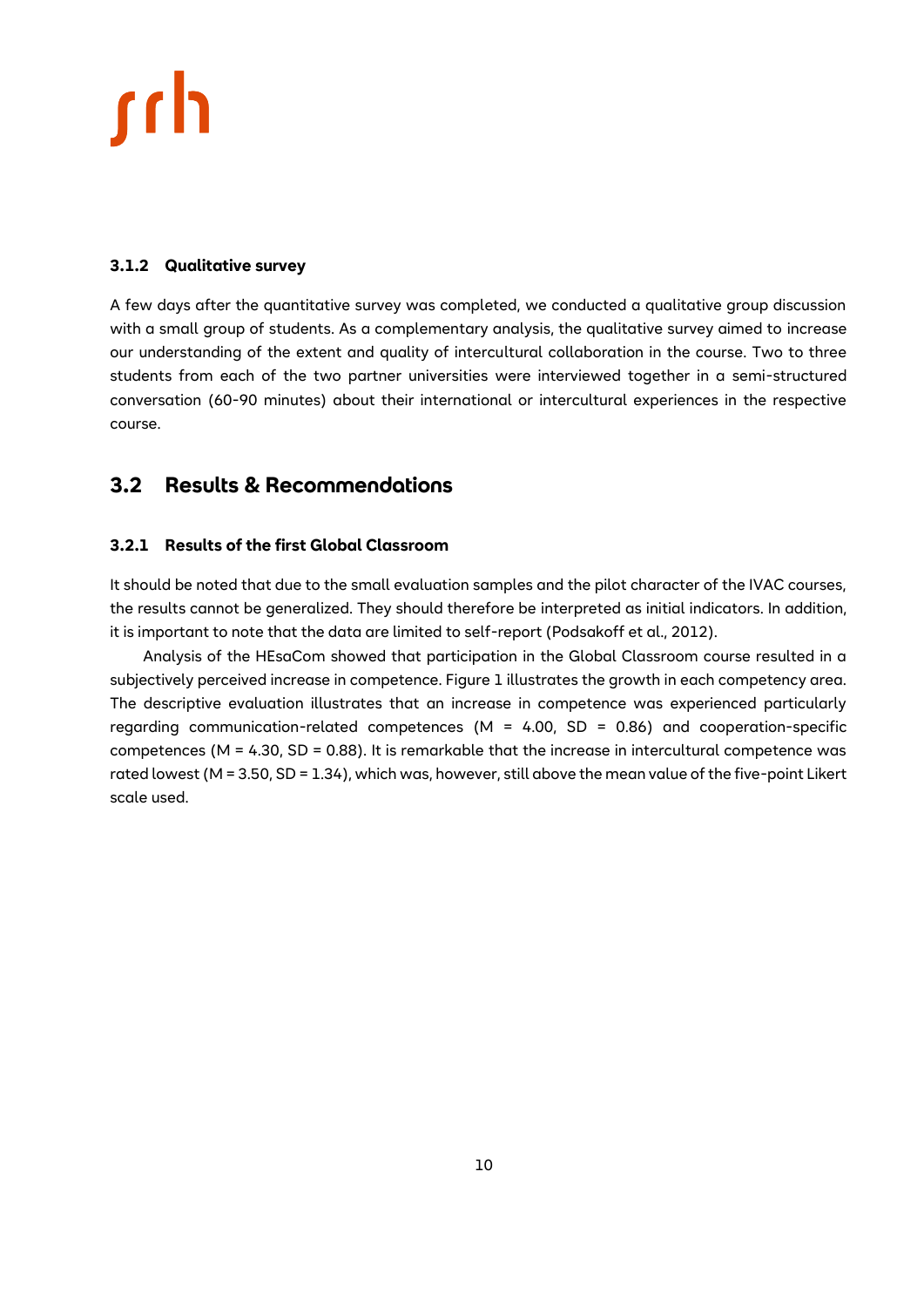

<span id="page-10-0"></span>*Figure 1* Competence gains through participation in the "Global Classroom" course. The bars represent the mean and the whiskers represent the standard deviation (SD). Responses were given on a scale from  $1 =$  "I strongly disagree" to 5 = "I strongly agree".

The subsequent *qualitative* survey pointed to possible problems in intercultural cooperation and thus reasons for the lower growth in intercultural competence. Among other things, the students criticized the fact that there was a clear discrepancy in the grading of the course between the partner universities: The performance achieved in the Global Classroom was included in the overall grade of the module for the students of the TEC, while students of the SRH Berlin only had to prove successful participation in order to be able to take part in the final exam. The actual performance in the Global Classroom course was not assessed for SRH students. The individual contributions had to be submitted as a group work, but apparently achieving this goal had different priorities for the individual group members. This may have led to perceived and also actual differences in the motivation of the students and thus to difficulties in cooperation and intercultural exchange.

Another reason for the lower increase in intercultural competence could have been that it was not strictly necessary to work together in the group in order to successfully complete the task. Some students experienced the group work as an additional burden when individual group members held back in the joint work and had to be motivated and involved time and again. The statement of a student aptly underlines this circumstance: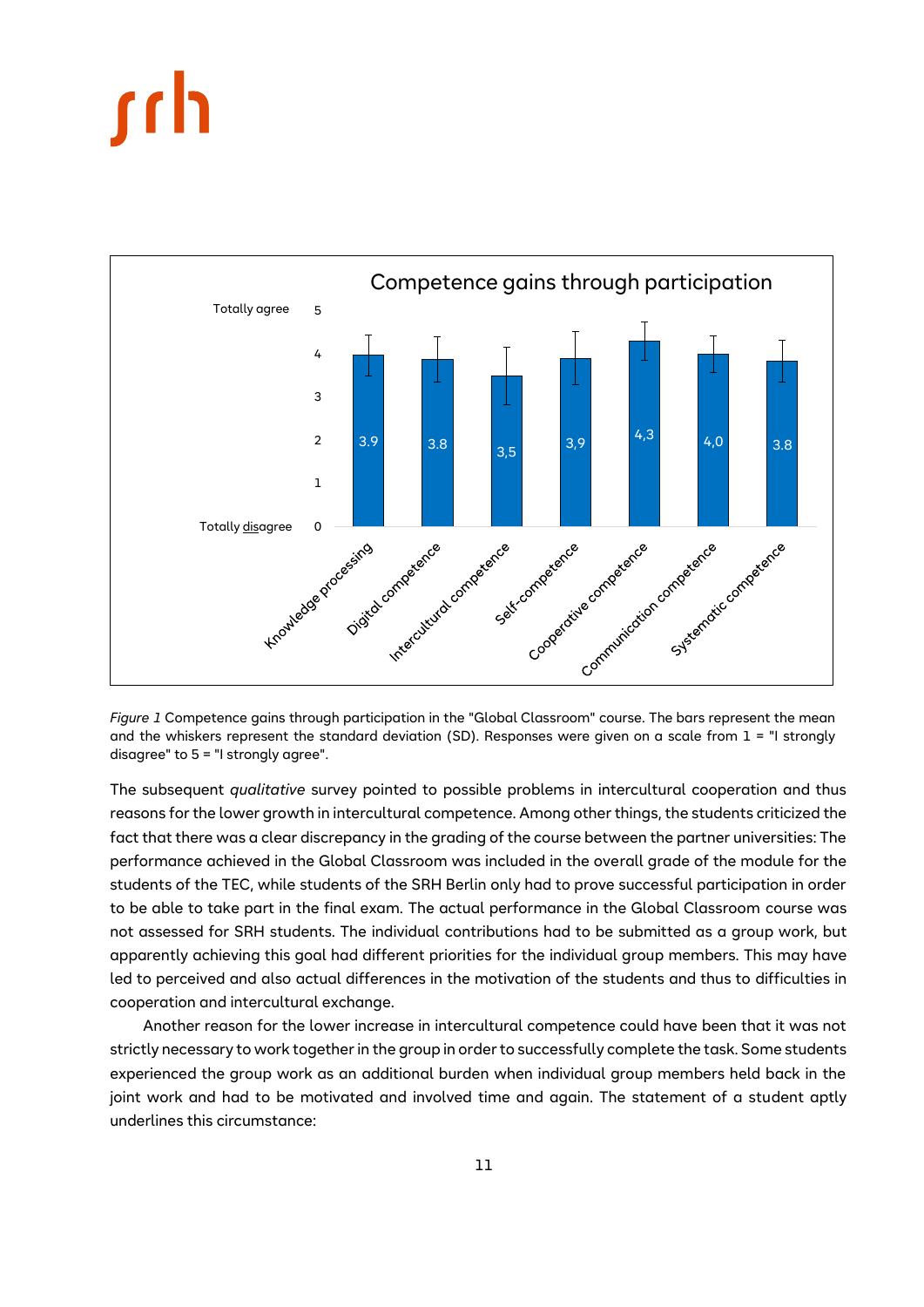*"I expected more group interactions. In my group we divided the tasks and worked on them individually".*

Task-related interdependencies between the group members should therefore be encouraged so that interactions are stimulated, and an intercultural exchange is made possible. This should be specifically controlled by the lecturers by designing interdependent group tasks. The jigsaw method<sup>2</sup>, for example, can be used for this purpose.

The evaluations of the open comments of the questionnaire and the qualitative survey also revealed that there were discrepancies in the prior knowledge between the students of the two universities. This led to frustration for individual students. If there is a meaningful difference in knowledge between cohorts, students should be brought to a common denominator by faculty staff or encouraged to close knowledge gaps through additional readings.

The lack of interaction was also reflected in the fact that only a few groups took advantage of the opportunity to exchange ideas in synchronous online meetings. Yet the results of the quantitative survey indicate that synchronous online meetings are very valuable for competence growth: The more students met with their group members in synchronous meetings, the higher they rated their own diversity competence growth (significant positive correlation of  $r = .59$ ,  $p < .01$  between the number of synchronous team meetings and diversity competence growth). Accordingly, at the beginning of the project, it may be useful to emphasize the added value of synchronous meetings for students. This may also have a positive impact on student satisfaction, as indicated by a significant positive correlation between the number of synchronous team meetings and overall student satisfaction (r = .50, p < .05). In the first Global Classroom, it appeared that the time difference between Germany and Mexico was a barrier to communication that may have contributed to the low number of synchronous meetings. Therefore, when organizing transatlantic events, time differences and how to deal with them should be discussed early in the course.

From the qualitative survey it can also be deduced that the different teamsshould not be built by the students themselves. It was found that students tend to group with befriended fellow students. This can lead to a reduction of diversity, which can be explained by the similarity-attraction paradigm (Byrne, 1971): Individuals are more attracted to each other the more similar they perceive themselves to be. This homogeneity, however, can lead to an increase in so-called diversity faultlines in groups composed of students from different universities. Diversity faultlines are hypothetical dividing lines in teams associated with the formation of homogeneous subgroups; on the other hand, diversity faultlines (e.g., based on gender and ethnicity) tend to increase task and relationship conflicts and to decrease team

 $^2$  The Jigsaw Technique describes a collaborative method used in group work. Each group member works on a subarea of a specific main topic. By creating interdependencies between the group members, the state of knowledge is exchanged, optimized and discussed in a structured way (Stary, 2010).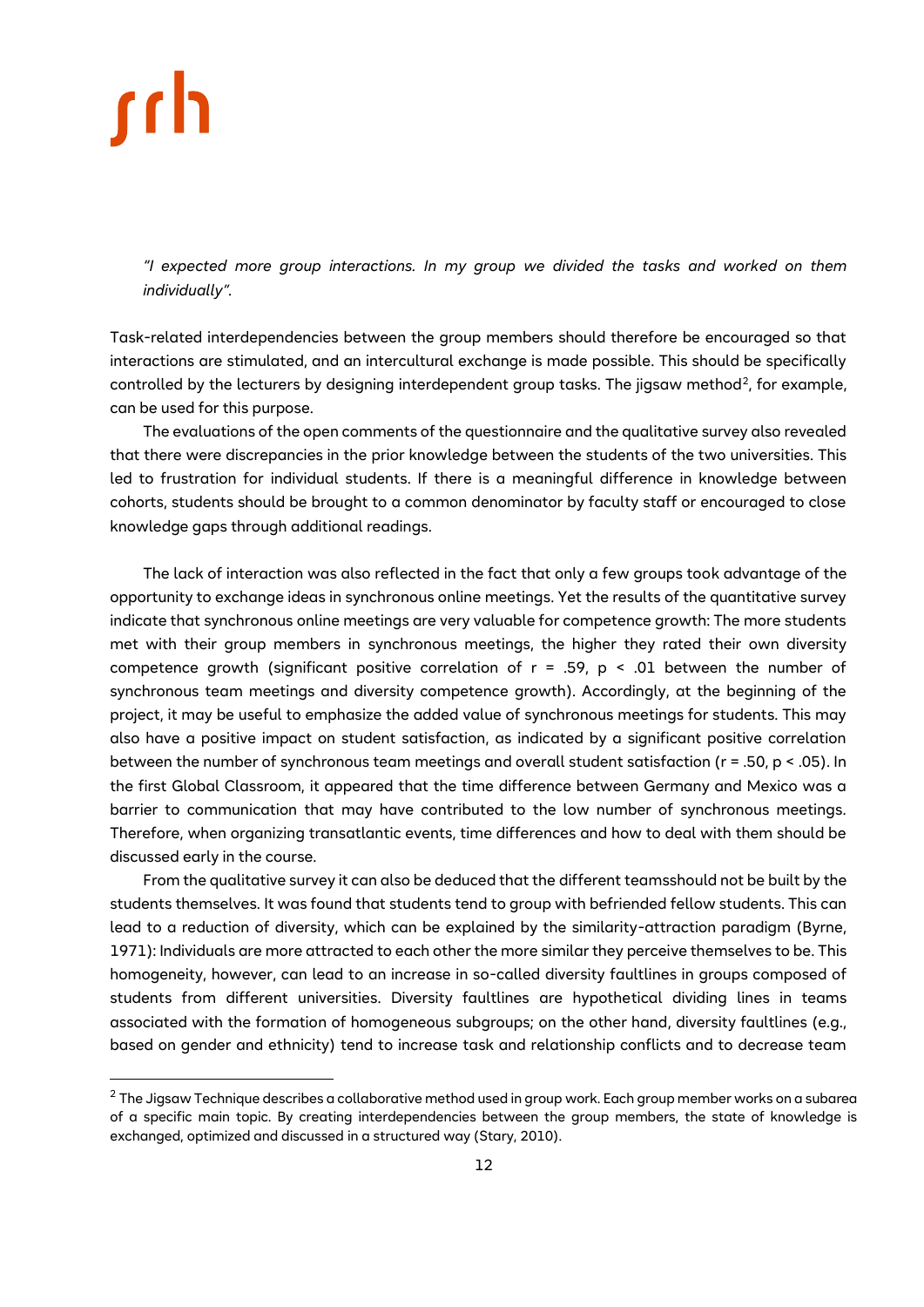cohesion (Thatcher & Patel, 2011). As research has shown, group work presents students with a number of problems that include non-contributing group members, uneven workloads, scheduling, and personal/social conflicts among group members (Becker & Dwyer, 1998). These problems occur in both face-to-face and online environments (Piezon & Donaldson, 2005). Instructors should help minimize such problems by forming groups that are as diverse as possible.

When determining an appropriate group size for IVAC courses, the purpose of the group work should be considered (e.g., brainstorming, decision making, problem solving). For example, larger groups may be appropriate for brainstorming tasks (Dennis & Valacich, 1993; Valacich et al., 1994), whereas for other group work (e.g., problem solving), larger group sizes may be detrimental to achieving group goals (Piezon & Donaldson, 2005; Wheelan, 2009). This can be explained by social effects such as social loafing or free-riding: In larger groups, individuals generally believe they can make less of a difference, are less effective, and their individual contributions are less visible (Kerr, 1989; Kerr & Bruun, 1983). In addition, as group size increases, it becomes more difficult to evaluate individuals' contributions to the group (Kerr & Bruun, 1981). Another detrimental effect of large groups is that collaboration tends to decrease as group size increases (Kerr & Bruun, 1983; Komorita, Parks, & Hulbert, 1992) and feelings of self-efficacy decrease (Kerr, 1989). As summarized by Wheelan (2009), groups with three to eight members are significantly more productive and advanced in their development than groups with nine or more members. Thus, in the IVAC courses, groups were kept comparatively small (no more than four people). This is consistent with research findings that emphasize that groups should not be larger than necessary to achieve group goals (Piezon & Donaldson, 2005; Wheelan, 2009).

### <span id="page-12-0"></span>**3.2.2 Results of the second Global Classroom**

Although the cooperation and thus intercultural exchange between the students in the first Global Classroom was characterized by challenges, the majority of the students' feedback was positive. This led to the course being offered again in the summer semester of 2021. The lessons learned from the first Global Classroom were implemented in this second course. As mentioned earlier, in the second Global Classroom the creation of the groups was done by the IVAC project team to reduce potential diversity faultlines. The group size was also limited to a maximum of four people. In addition, the Icebreaker Activity was used to prepare students for international collaboration and to raise awareness of potential barriers (e.g., time differences). Methodologically, a quiz and different teaching/learning videos were used for this purpose, which were then discussed in the plenum. One of the videos addressed the productivity of Global Virtual Teams. To overcome possible hurdles in virtual teamwork, the students were asked to develop a team contract in their work groups by defining goals, responsibilities, and norms for the collaboration. The team contract served as an aid to facilitate group work.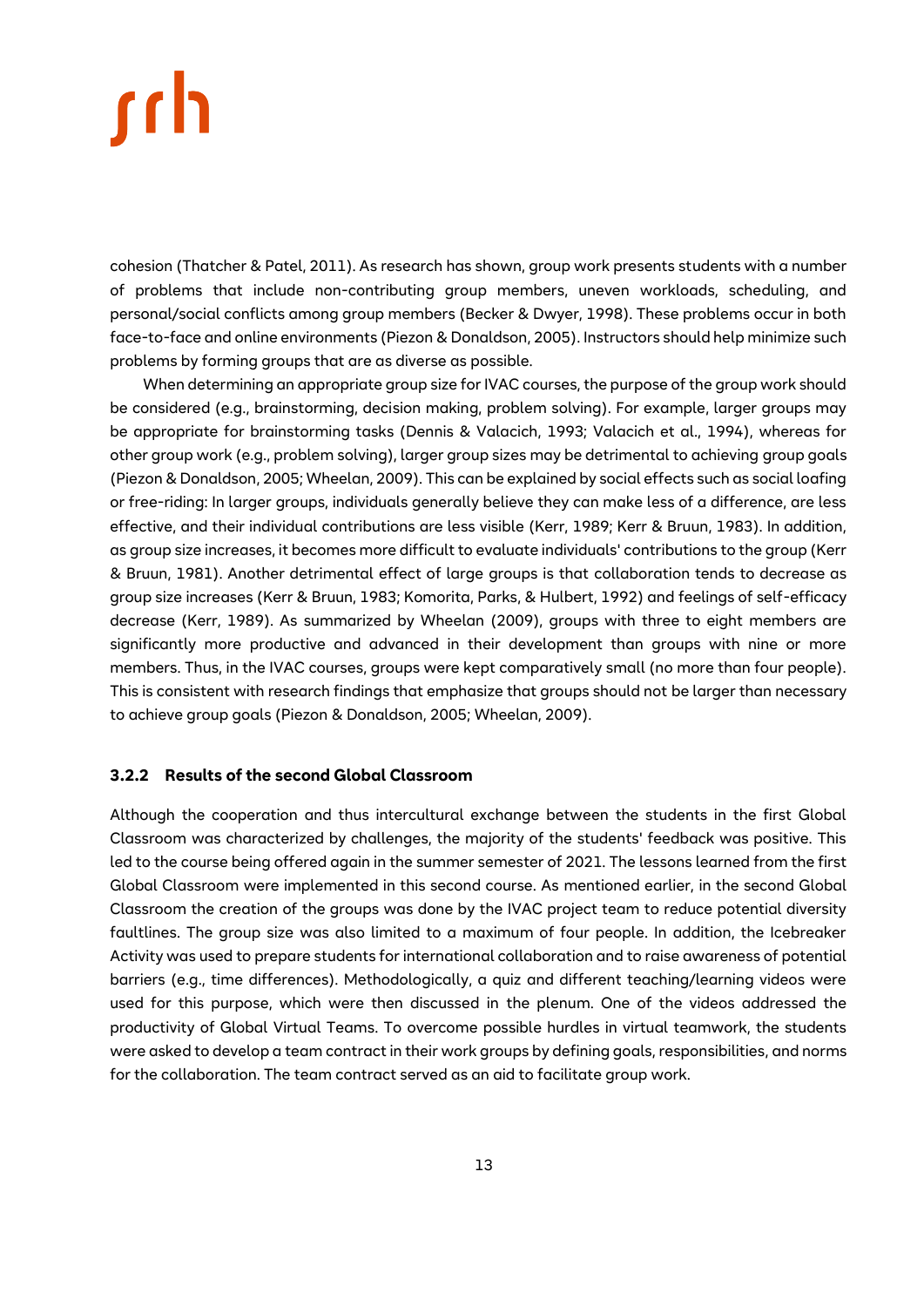

The direct comparison of both evaluations indicates an improvement in the outcomes of the course (see Figure 2). However, due to the small sample size, no generalized statements can be drawn, and the results must be interpreted with caution.



<span id="page-13-0"></span>*Figure* 2 General satisfaction with Global Classroom 1 (n = 21) and 2 (n = 8) courses in direct comparison. The bars represent the mean and the whiskers represent the standard deviation (SD). Responses were given on a scale from  $1 =$  "I strongly disagree" to 5 = "I strongly agree".

The results of the evaluations also indicate improvements in satisfaction with the individual activities: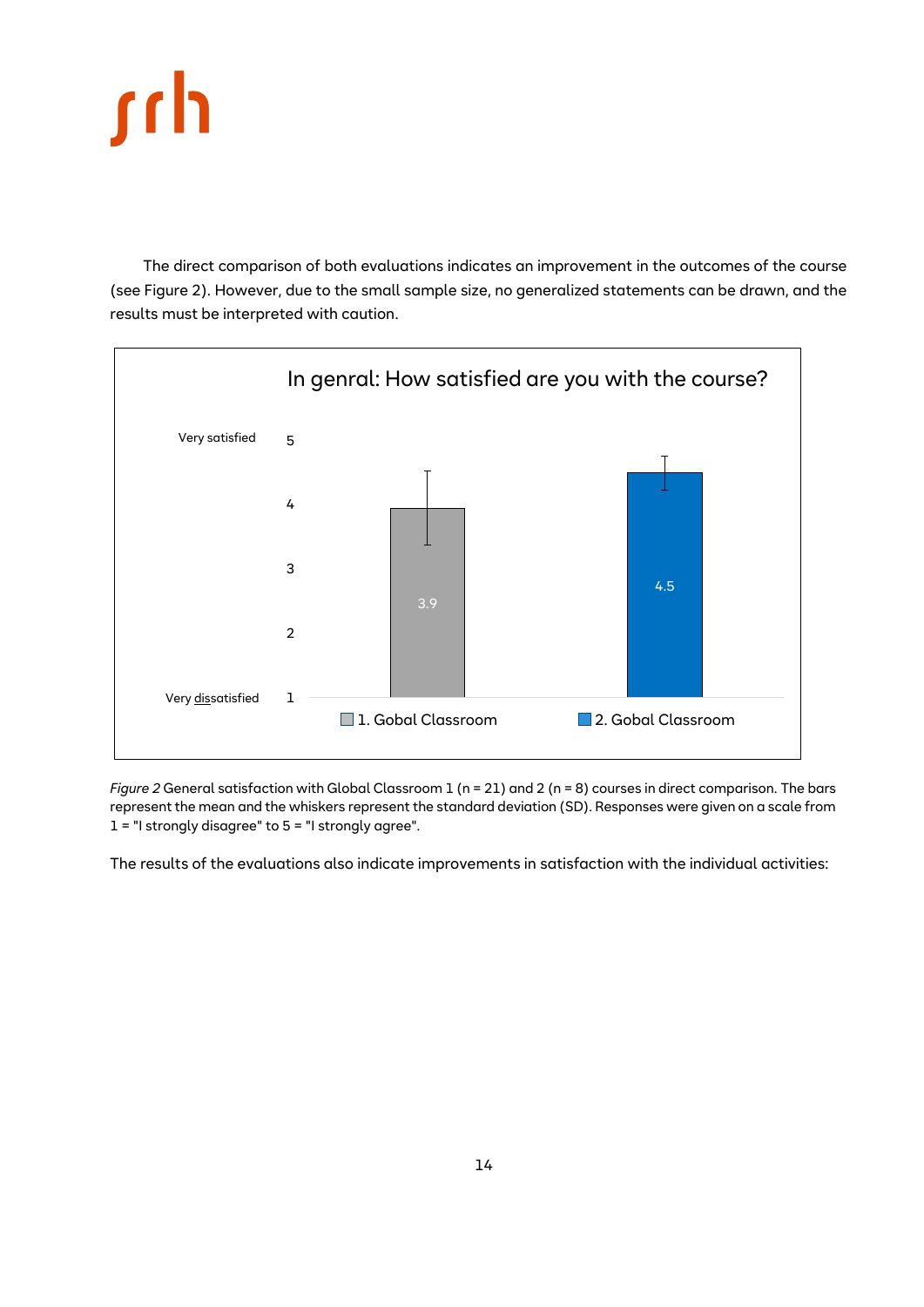<span id="page-14-0"></span>

*Figure 3* Student satisfaction with the individual activities of Global Classroom 1 and 2. The bars represent the mean and the whiskers represent the standard deviation (SD). Responses were given on a scale from 0 = "very dissatisfied" to 100 = "very satisfied".

It can be concluded that the students generally appreciated the concept of the "Global Classroom" course and would also like to experience more similar formats in the future:

*"This was an innovative concept, I liked the international aspect, and the positive experience of the course being different from traditional teaching units"*

*"I would like to see such offers in the future"*

*"It was a very dynamic activity, since we could have done it with our respective professors and in our respective classrooms but doing it this way had a greater impact and was more enriching"*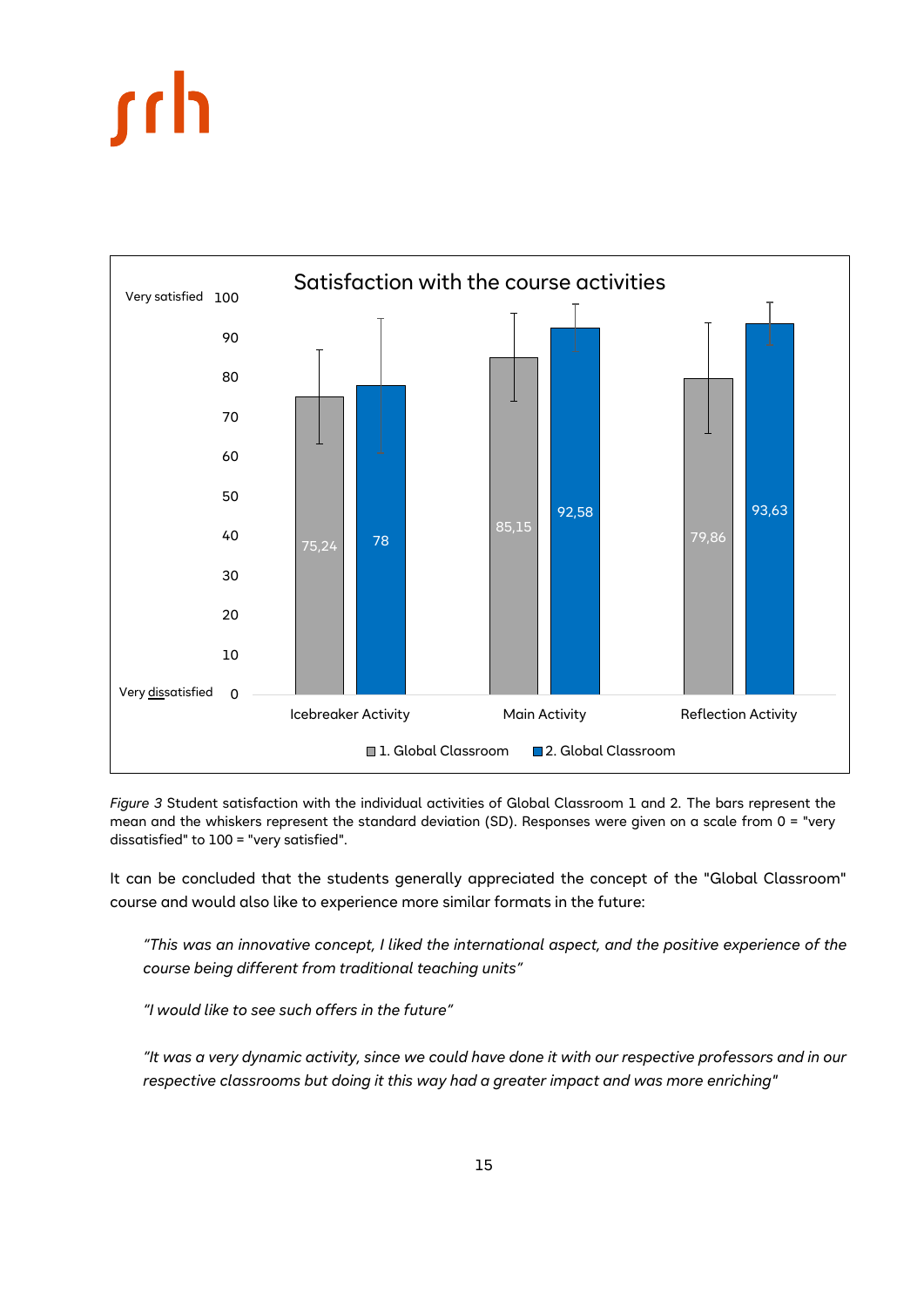### <span id="page-15-0"></span>**3.2.3 Derived recommendations for Virtual Exchange**

Various lessons were learned from the evaluations of the Global Classroom courses:

- 1 **Weighting/Grading**: Ideally the course should be equally weighted at the partner universities (in terms of the grading, etc.), as otherwise students may lose motivation. If equal weighting is not possible, students should be made aware of existing differences at the beginning of the course.
- 2 **Interdependencies**: The group tasks should promote interdependencies between the members of a team, so that the individual group members are encouraged to share their knowledge with each other and support each other. This should be specifically prompted by the instructors through the design of the assignments. It has also proven useful to have the students develop and sign a team contract at the beginning of their group work, in which they set goals, roles, and norms.
- 3 **Discrepancy in knowledge**: If there is a meaningful knowledge discrepancy between different cohorts at partner universities, students should be brought to a common denominator or encouraged to close knowledge gaps with additional readings.
- 4 **Synchronous meetings**: Students should be motivated to meet regularly in synchronous meetings. To this end, the advantages of synchronous meetings may be elaborated together with the students at the beginning of the course. Synchronous meetings form the basis for an intensive exchange in virtual teaching and learning environments.
- 5 **Group constellation**: In order to prevent the development of diversity faultlines, the group constellation should not be made by the students. Diversity faultlines increase task and relationship conflict and decrease team cohesion (Thatcher & Patel, 2011). Groups should be as diverse as possible across multiple characteristics (e.g., home university and gender). For example, in a group of four students: one student from Mexico, one student from Germany, one student from Mexico, and one student from Germany is preferable to a group of two female students from Mexico and two male students from Germany.
- 6 **Group size**: The appropriate group size depends on the learning objectives and the purpose of the group work. An optimal group size cannot be determined per default but should rather be considered in conjunction with other factors, such as the type of task.
- 7 **Sensitization**: Especially in intercultural working environments there are various barriers, e.g. language barriers, different time zones, etc., for which students should be sensitized at the beginning of the course. A good way to address possible barriers is the Icebreaker activity.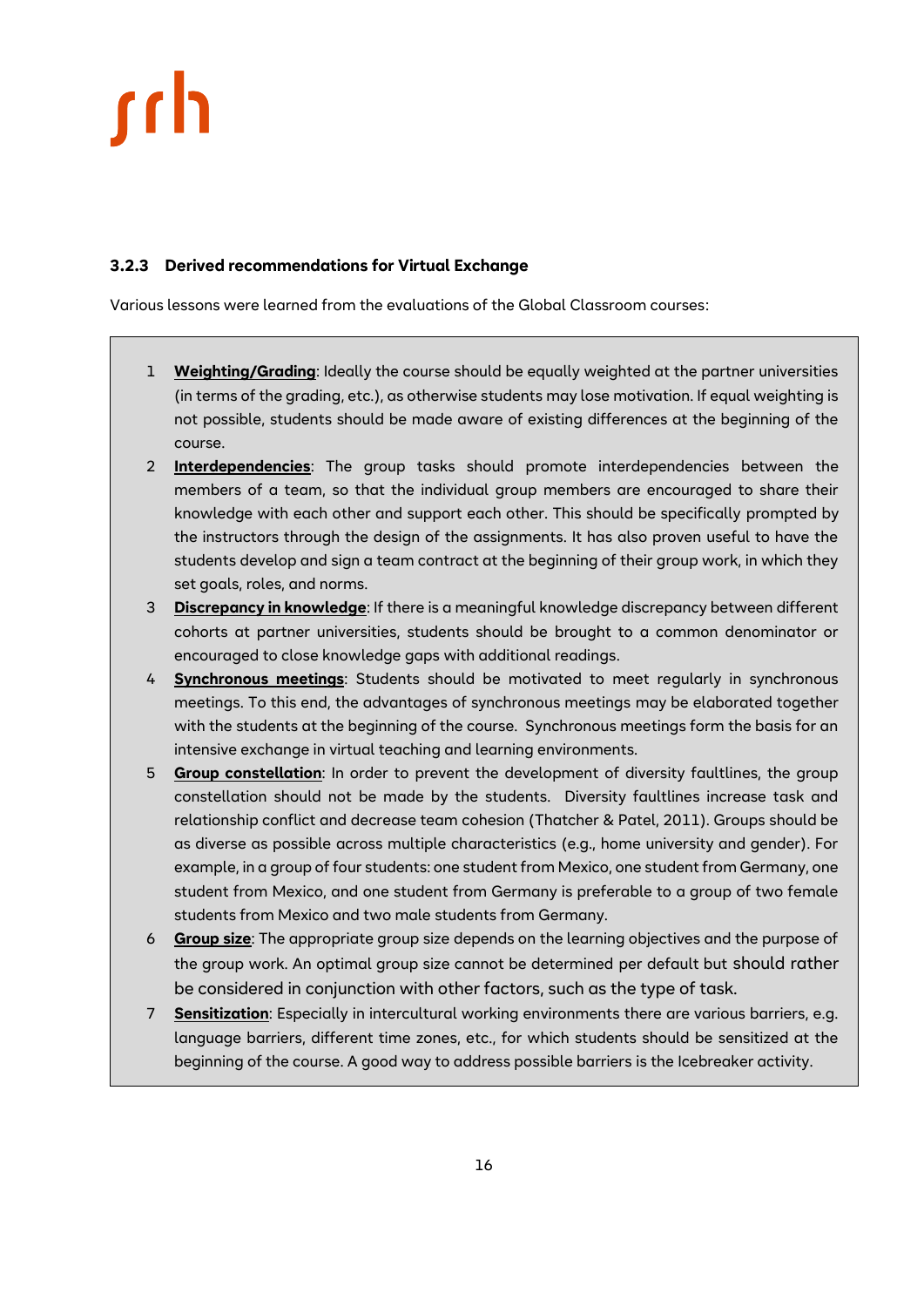## <span id="page-16-0"></span>**4 Conclusion**

International, virtual, and academic collaboration courses have the potential to provide students with intercultural experiences regardless of family, financial, and physical circumstances, while helping them develop employability skills (e.g., intercultural, digital, and problem-solving skills). Four IVAC courses and various virtual culture offerings were conducted at SRH Berlin between September 2020 and November 2021. Quantitative and qualitative evaluations revealed competence gains and a positive response from the students. They rated the IVAC courses as unique and enriching offerings in the existing curriculum especially in light of the fact that comparable experiences would not have been possible during the Covid 19 pandemic.

<span id="page-16-1"></span>The evaluations showed that cooperation and communication skills in particular were positively influenced by the project. Opportunities for improvement (especially with regard to the IVAC courses) exist in the a priori determination of the group constellation and size, the design of tasks that promote interdependence, and in dealing with organizational differences between the partner universities (e.g., grading of courses and different semester times). In addition, possible obstacles to collaboration such as different time zones or work norms should be addressed in advance and solutions should be worked out together with the students. Overall, it can be stated that international, virtual and academic collaboration courses require particularly careful and psychologically thought-through planning in order to overcome collaboration hurdles in the virtual space and thus to be able to exploit the potential of virtual exchange formats.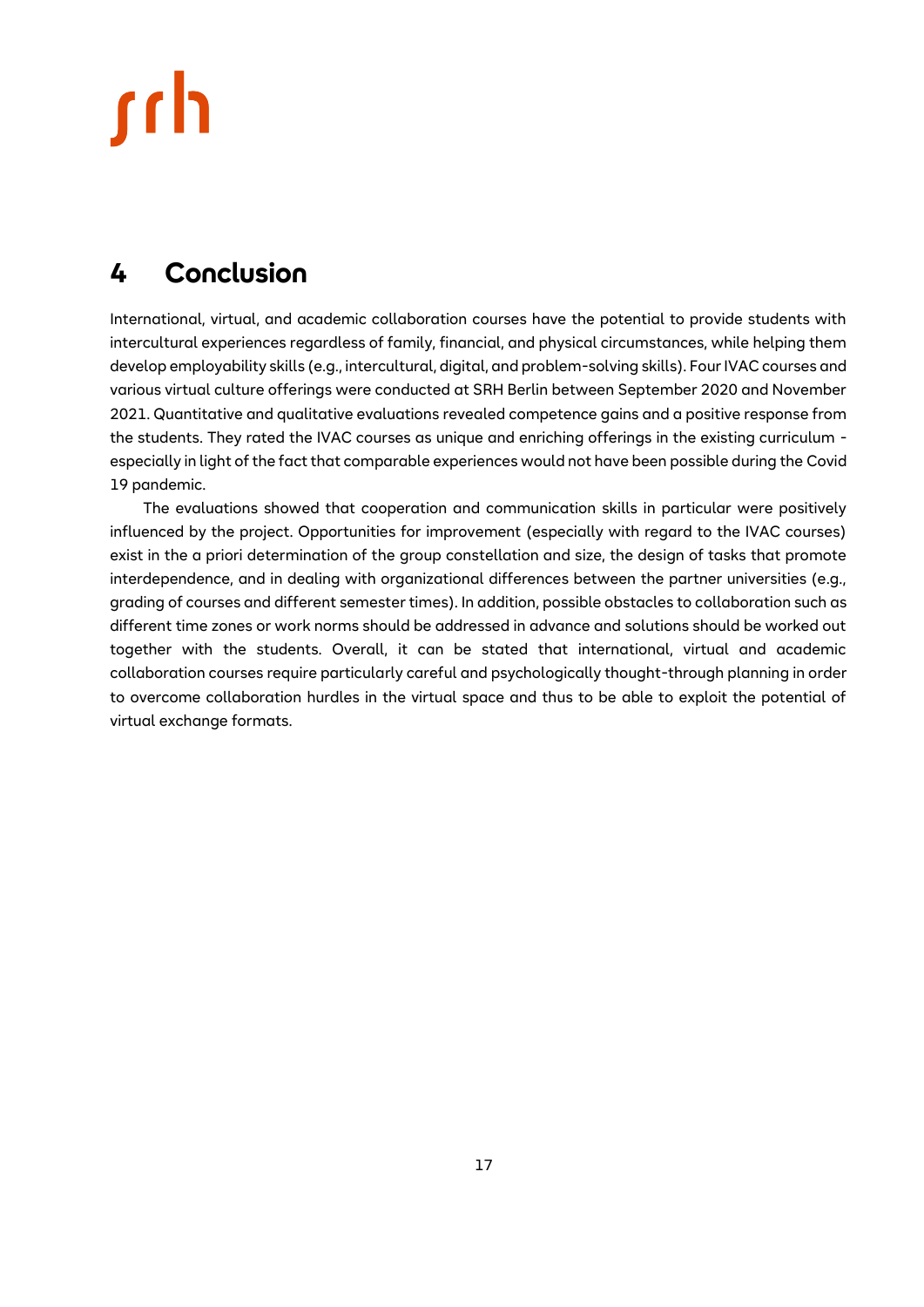## **References**

- Becker, D., & Dwyer, M. (1998). The impact of student verbal/visual learning style preference on implementing groupware in the classroom. *Journal of Asynchronous Learning Networks, 2*(2), 61- 69.
- Braun, E., Spexard, A., Nowakowski, A., & Hannover, B. (2019). Self-assessment of diversity competence as part of regular teaching evaluations in higher education: raising awareness for diversity issues. *Tertiary Education and Management*, 1-13.
- Byrne, D. (1971). *The attraction paradigm*. Academic Press.
- DAAD Deutscher Akademischer Austauschdienst (2020). *International Virtual Academic Collaboration (IVAC).* Zugriff am 25.08.2021. https://www.daad.de/de/infos-services-fuerhochschulen/weiterfuehrende-infos-zu-daad-foerderprogrammen/ivac/
- Dennis, A. R., & Valacich, J. S. (1993). Computer brainstorms: More heads are better than one. *Journal of Applied Psychology, 78*(4), 531.
- Destatis Statistisches Bundesamt (2021). *July 2021: EU unemployment rate at 6.9%.* https://www.destatis.de/Europa/EN/Topic/Population-Labour-Social-Issues/Labourmarket/EULabourMarketCrisis.html
- Duffy, M. E., Farmer, S., Ravert, P., & Huittinen, L. (2003). Institutional issues in the implementation of an international student exchange program. *Journal of Nursing Education*, *42*(9), 399–405. https://doi.org/10.3928/0148-4834-20030901-06
- Haug, E. (2017). Examples and Outcomes of Embedding Collaborative Online International Learning (COIL) in the Curriculum. *International Conference - The Future of Education 7th Edition*.
- ICEF. (2013). *Erasmus student mobility growth*. https://monitor.icef.com/2013/07/eu-releases-strategydocument-urging-intensified-globalisation-of-education-in-europe/erasmus-student-mobilitygrowth/
- Jarvenpaa, S. L., & Leidner, D. E. (1999). Communication and trust in global virtual teams. *Organization Science*, *10*(6), 791–815. https://doi.org/10.1111/j.1083-6101.1998.tb00080.x
- Moore, T., & Morton, J. (2017). The myth of job readiness? Written communication, employability, and the 'skills gap' in higher education. *Studies in Higher Education*, *42*(3), 591–609. https://doi.org/10.1080/03075079.2015.1067602
- RW3 Culture Wizard. (2018). *2018 Trends in High-Performing Global Virtual Teams*. https://content.ebulletins.com/hubfs/C1/Culture Wizard/LL-2018 Trends in Global VTs Draft 12 and a half.pdf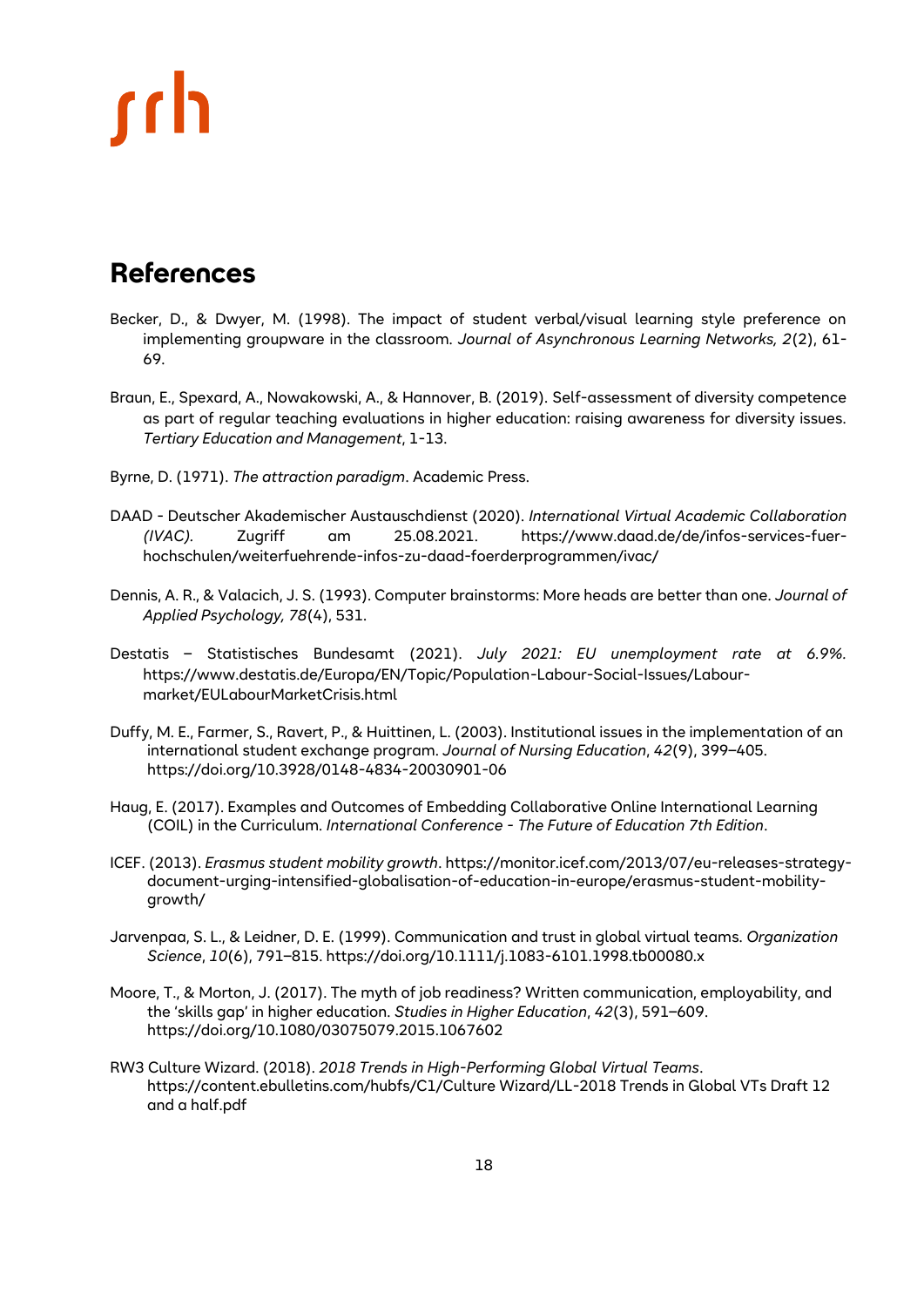- van Laar, E., van Deursen, A. J. A. M., van Dijk, J. A. G. M., & de Haan, J. (2017). The relation between 21st-century skills and digital skills: A systematic literature review. *Computers in Human Behavior*, *72*, 577–588. https://doi.org/10.1016/j.chb.2017.03.010
- Europäische Kommission (2017). A Digital Single Market Strategy for Europe Analysis and Evidence Analysenpapier der Europäischen Kommission.
- Harteis, C. (2018). Machines, change and work: An educational view on the digitalization of work. In *The impact of digitalization in the workplace* (pp. 1-10). Springer, Cham.
- Haug, P. (2017). Understanding inclusive education: ideals and reality. Scandinavian *Journal of Disability Research, 19*(3), 206-217.
- ICEF. (2013, July 25). *Erasmus student mobility growth* [Infographic]. [Monitor.icef.com](file:///C:/Users/PRELLRE/Desktop/Monitor.icef.com) https://monitor.icef.com/2013/07/eu-releases-strategy-document-urging-intensifiedglobalisation-of-education-in-europe/erasmus-student-mobility-growth/
- Jarvenpaa, S. L., & Leidner, D. E. (1999). Communication and trust in global virtual teams. *Organization science*, *10*(6), 791-815.
- Kerr, N. L. (1989). Illusions of efficacy: The effects of group size on perceived efficacy in social dilemmas. *Journal of Experimental Social Psychology, 25*(4), 287-313.
- Kerr, N. L., & Bruun, S. E. (1981). Ringelmann revisited: Alternative explanations for the social loafing effect. *Personality and social psychology bulletin, 7*(2), 224-231.
- Kerr, N. L., & Bruun, S. E. (1983). Dispensability of member effort and group motivation losses: Free-rider effects. *Journal of Personality and social Psychology, 44*(1), 78.
- Komorita, S. S., Parks, C. D., & Hulbert, L. G. (1992). Reciprocity and the induction of cooperation in social dilemmas. *Journal of Personality and Social Psychology, 62*(4), 607.
- Leiner, D. J. (2019). SoSci Survey (Version 3.1.06) [Computer software]. Verfügbar unter [https://www.soscisurvey.de](https://www.soscisurvey.de/)
- Moore, T., & Morton, J. (2017). The myth of job readiness? Written communication, employability, and the 'skills gap' in higher education. *Studies in Higher Education, 42*(3), 591–609. https://doi.org/10.1080/03075079.2015.1067602
- Pereira, E. T., Vilas-Boas, M., & Rebelo, C. C. (2019). Graduates' skills and employability: the view of students from different European countries. *Higher Education, Skills and Work-Based Learning*.
- Piezon, S. L., & Donaldson, R. L. (2005). Online groups and social loafing: Understanding student-group interactions. *Online Journal of Distance Learning Administration, 8*(4).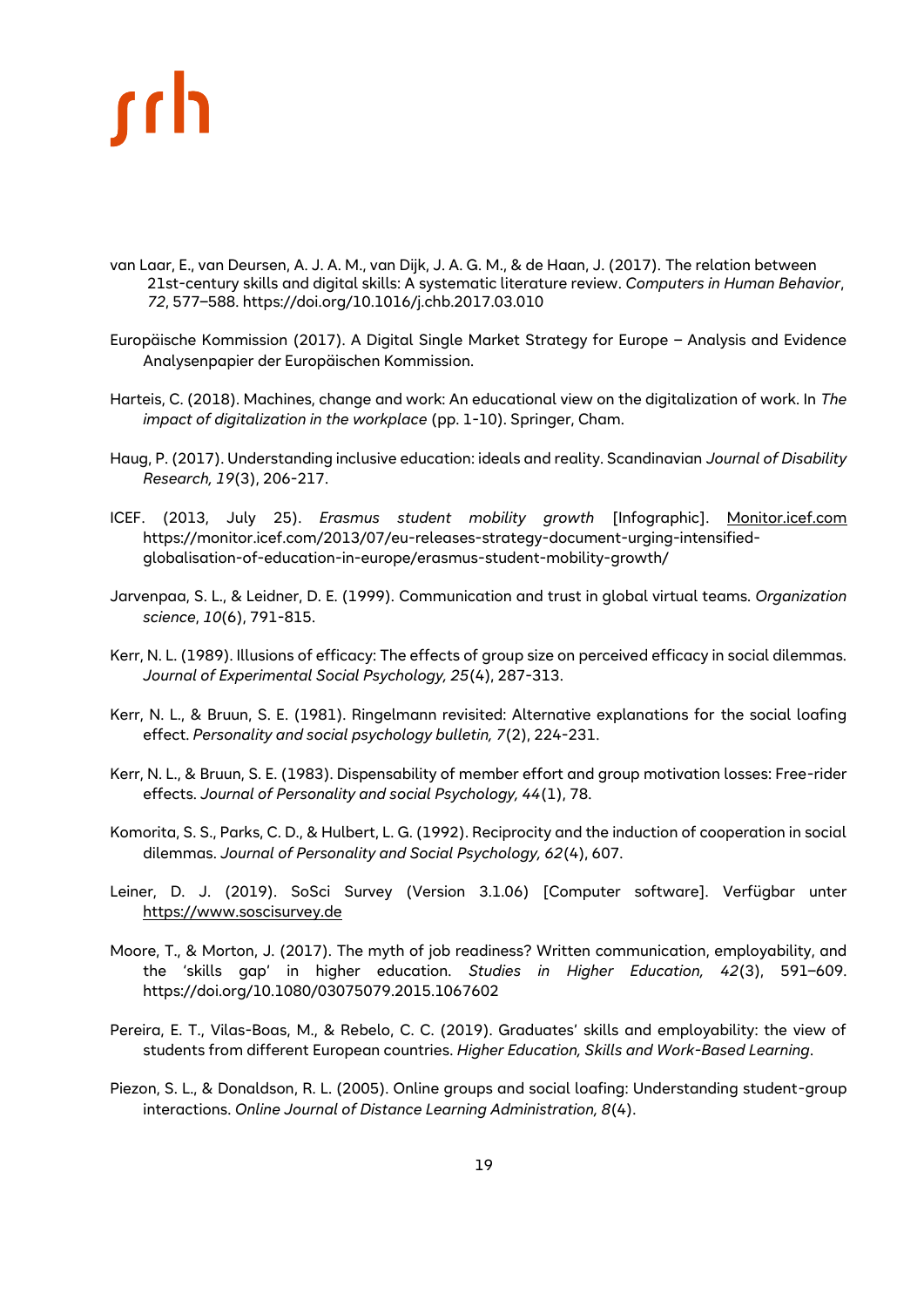- Podsakoff, P. M., MacKenzie, S. B., & Podsakoff, N. P. (2012). Sources of method bias in social science research and recommendations on how to control it. *Annual Review of Psychology, 63*(1), 539–569. doi:10.1146/annurev-psych-120710-100452
- Schnepf, S. V., & Colagrossi, M. (2020). Is unequal uptake of Erasmus mobility really only due to students' choices? The role of selection into universities and fields of study. *Journal of European Social Policy, 30*(4), 436-451.
- Schnepf, S. V., & d'Hombres, B. (2018). International Mobility of Students in Italy and the UK: Does It Pay off and for Whom?
- Sorrenti, G. (2017). The Spanish or the German apartment? Study abroad and the acquisition of permanent skills. *Economics of Education Review, 60*, 142-158.
- Stary, J. (2010). Die Jigsaw-Methode–Textarbeit in Seminaren verbessern. Neues Handbuch Hochschullehre. *Lehren und Lernen effizient gestalten*, 3-5 [http://userpage.fu](http://userpage.fu-berlin.de/~stary/NHHSL%20JSM.pdf)[berlin.de/~stary/NHHSL%20JSM.pdf.](http://userpage.fu-berlin.de/~stary/NHHSL%20JSM.pdf) Zugriff am 14.09.2021
- Thatcher, S. M. B., & Patel, P. C. (2011). Demographic faultlines: A meta-analysis of the literature. *Journal of Applied Psychology, 96*(6), 1119–1139.<https://doi.org/10.1037/a0024167>
- Van Laar, E., Van Deursen, A. J., Van Dijk, J. A., & De Haan, J. (2017). The relation between 21st-century skills and digital skills: A systematic literature review. *Computers in Human Behavior, 72*, 577-588.
- Valacich, J. S., Dennis, A. R., & Connolly, T. (1994). Idea generation in computer-based groups: A new ending to an old story. *Organizational Behavior and Human Decision Processes, 57*(3), 448- 467.Wheelan, S. A. (2009). Group size, group development, and group productivity. *Small group research, 40*(2), 247-262.

Wizard, R. C. (2018). Trends in High-Performing Global Virtual Teams 2018.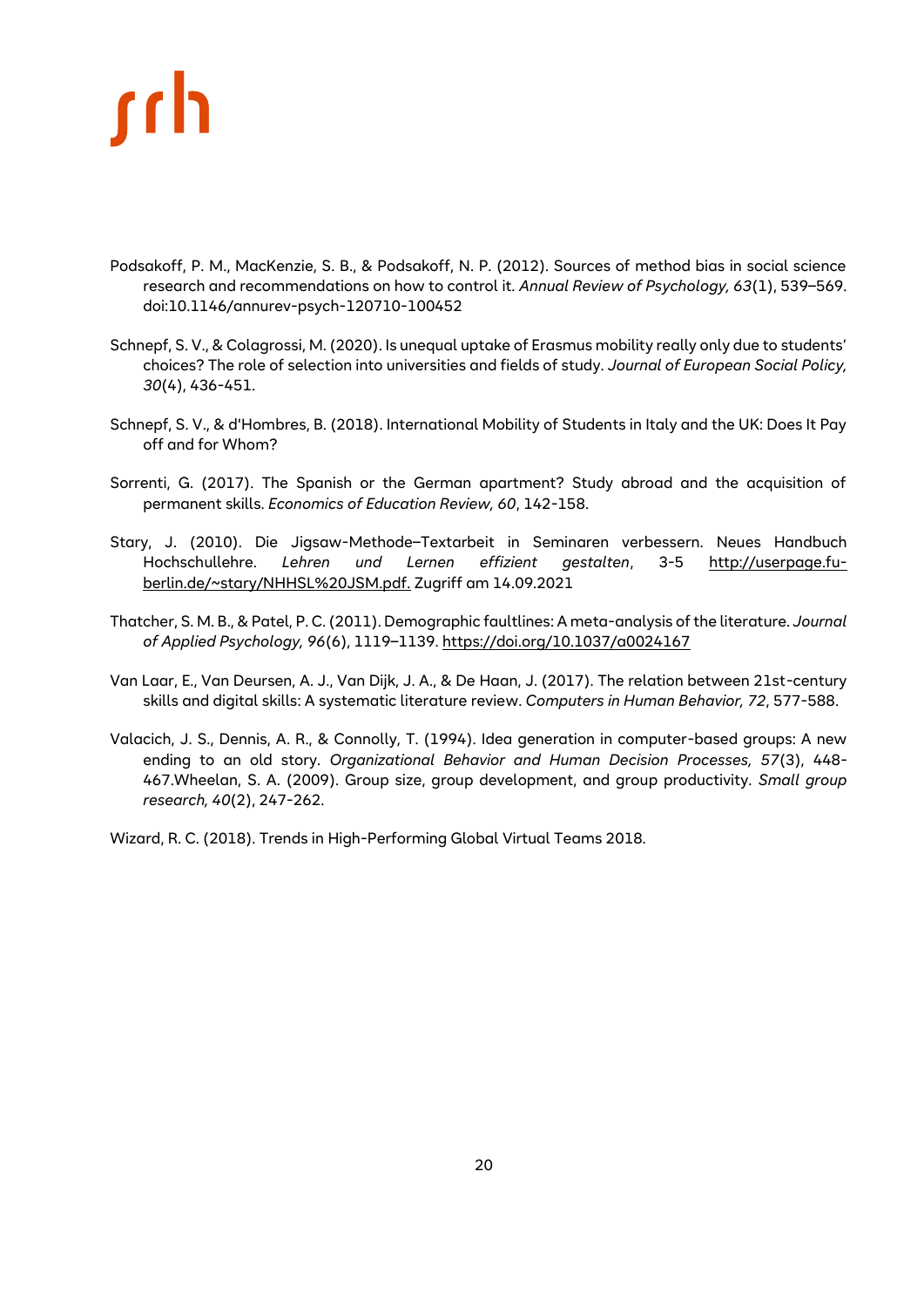# <u>rch</u>

## <span id="page-20-0"></span>**List of Figures**

- [Figure 1 Competence gains through participation in the "Global Classroom" course. The bars represent](#page-10-0)  the mean and the whisker*s* [represent the standard deviation \(SD\). Responses were given on a scale](#page-10-0)  [from 1 = "I strongly disagree" to 5 = "I strongly agree".........................................................................................11](#page-10-0)
- Figure 2 [General satisfaction with Global Classroom 1 \(n = 21\) and 2 \(n = 8\) courses in direct](#page-13-0)  [comparison. The bars represent the mean and the whiskers represent the standard deviation \(SD\).](#page-13-0)  [Responses were given on a scale from 1 = "I strongly disagree" to 5 = "I strongly agree".](#page-13-0)...................14
- [Figure 3 Student satisfaction with the individual activities of Global Classroom 1 and 2. The bars](#page-14-0)  [represent the mean and the whiskers represent the standard deviation \(SD\). Responses were given](#page-14-0)  [on a scale from 0 = "very dissatisfied" to 100 = "very satisfied"........................................................................15](#page-14-0)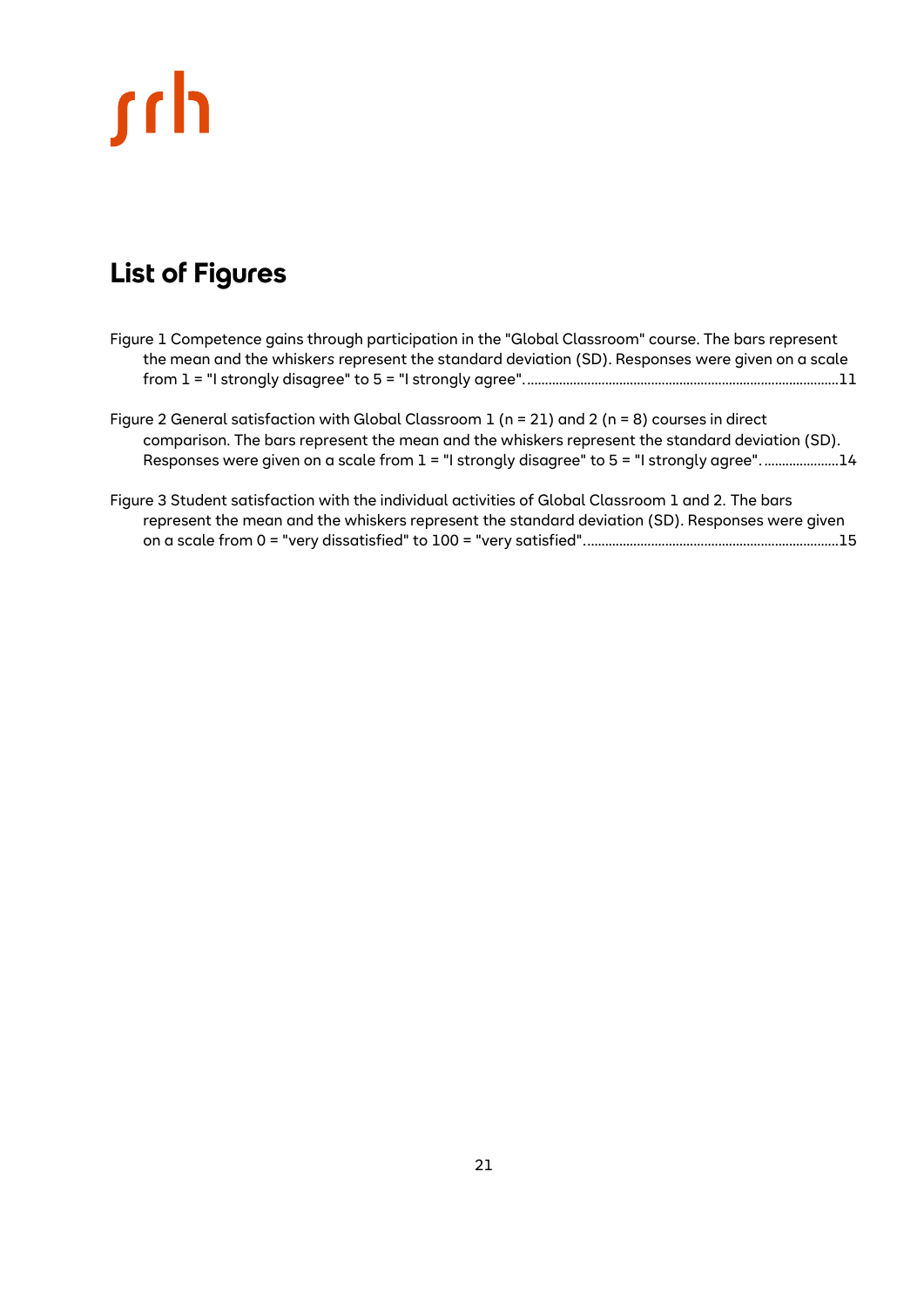# <span id="page-21-0"></span>**Annex: Questionnaire**

**A) Self-rated gains in competences (HEsaCom; Braun & Leidner, 2009; Braun et al., 2019)**

| <b>Knowledge Processing</b>     |                                                  | I strongly<br>disagree |   |   |   | I strongly<br>agree |
|---------------------------------|--------------------------------------------------|------------------------|---|---|---|---------------------|
|                                 |                                                  |                        | 2 | 3 | 4 | 5                   |
|                                 | 1. As a result of this course, I can remember    |                        |   |   |   |                     |
|                                 | most of the important terms and facts from       |                        |   |   |   |                     |
|                                 | this course.                                     |                        |   |   |   |                     |
|                                 |                                                  |                        |   |   |   |                     |
|                                 | 2. As a result of this course, I can give an     |                        |   |   |   |                     |
|                                 | overview of the course.                          |                        |   |   |   |                     |
|                                 |                                                  |                        |   |   |   |                     |
| 3.                              | The course has helped me improve my              |                        |   |   |   |                     |
|                                 | analysis of complex issues in this subject area. |                        |   |   |   |                     |
|                                 |                                                  |                        |   |   |   |                     |
| 4.                              | This course has helped me improve my             |                        |   |   |   |                     |
|                                 | handling of typical problems in this subject     |                        |   |   |   |                     |
|                                 | area.                                            |                        |   |   |   |                     |
|                                 |                                                  |                        |   |   |   |                     |
| 5.                              | This course has helped me both to see the        |                        |   |   |   |                     |
|                                 | connections and to notice inconsistencies in     |                        |   |   |   |                     |
|                                 | this subject area.                               |                        |   |   |   |                     |
|                                 |                                                  |                        |   |   |   |                     |
| 6.                              | This course has helped me judge the quality of   |                        |   |   |   |                     |
|                                 | academic articles in this subject area.          |                        |   |   |   |                     |
|                                 |                                                  |                        |   |   |   |                     |
|                                 |                                                  | I strongly             |   |   |   | I strongly          |
|                                 | <b>Systematic Competence</b>                     | disagree<br>1          | 2 | 3 | 4 | agree<br>5          |
| ı.                              | This course has helped me to acquire             |                        |   |   |   |                     |
|                                 | information more efficiently.                    |                        |   |   |   |                     |
| 2.                              | This course has helped me organize my work.      |                        |   |   |   |                     |
| З.                              | This course has helped me improve the way I      |                        |   |   |   |                     |
|                                 | work.                                            |                        |   |   |   |                     |
|                                 |                                                  | I strongly             |   |   |   | I strongly          |
| <b>Communication Competence</b> |                                                  | disagree               |   |   |   | agree               |
|                                 |                                                  | L                      | 2 | 3 | 4 | 5                   |
| ı.                              | This course has helped me express my             |                        |   |   |   |                     |
|                                 | opinion.                                         |                        |   |   |   |                     |
| 2.                              | This course has helped me to ask for             |                        |   |   |   |                     |
|                                 | clarification when I have difficulty             |                        |   |   |   |                     |
|                                 | understanding.                                   |                        |   |   |   |                     |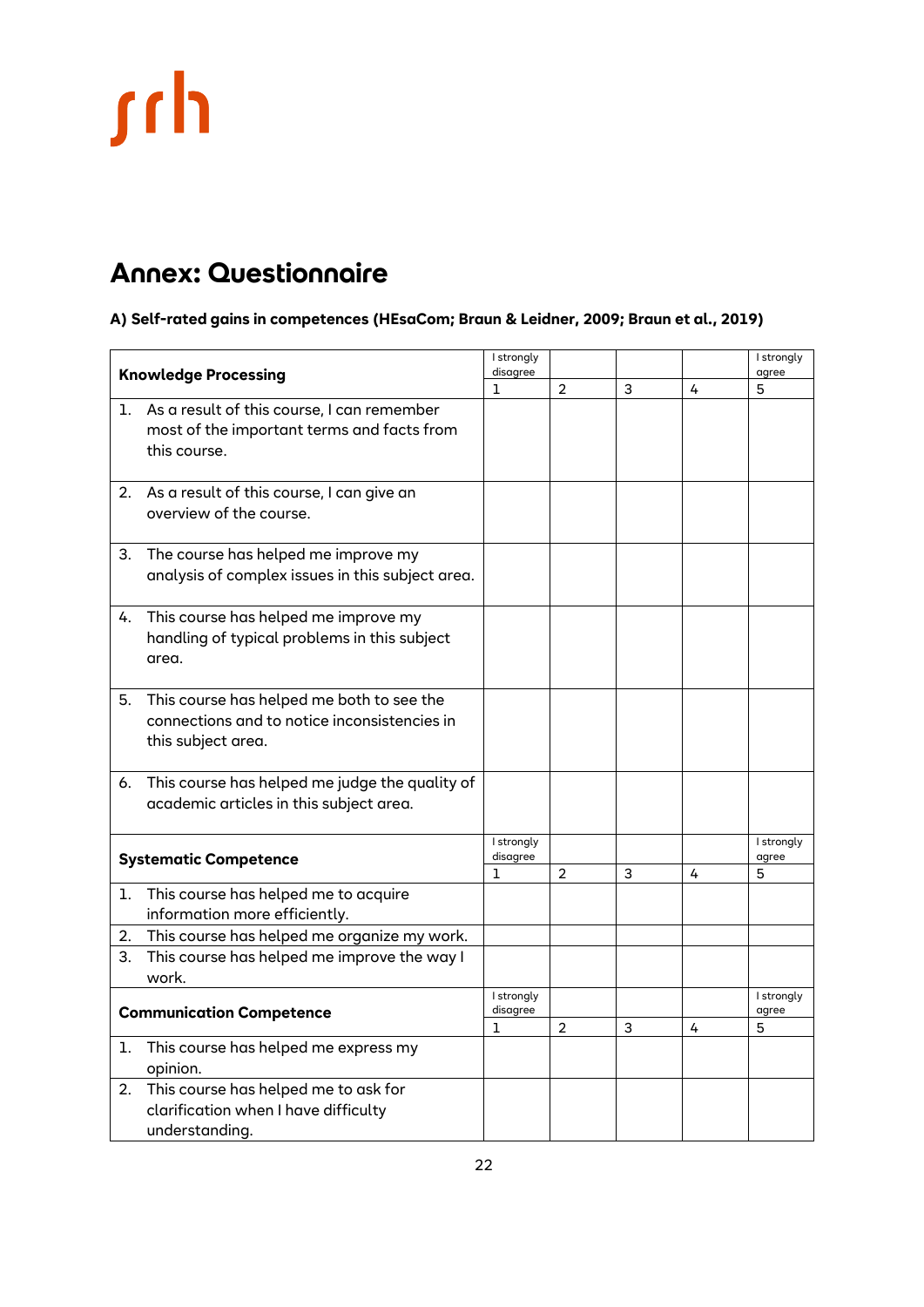| 3. | This course has helped me speak in a way                                            |               |                |                           |   |                     |
|----|-------------------------------------------------------------------------------------|---------------|----------------|---------------------------|---|---------------------|
|    | that others can understand.                                                         |               |                |                           |   |                     |
| 4. | This course has helped me speak more                                                |               |                |                           |   |                     |
|    | precisely.                                                                          |               |                |                           |   |                     |
| 5. | This course has helped me to improve the way                                        |               |                |                           |   |                     |
|    | I moderate discussions.                                                             |               |                |                           |   |                     |
|    |                                                                                     | I strongly    |                |                           |   | I strongly          |
|    | <b>Cooperation Competence</b>                                                       | disagree<br>1 | 2              | 3                         | 4 | agree<br>5          |
|    |                                                                                     |               |                |                           |   |                     |
| ı. | My participation in the group work made it<br>easier for me to help delegate tasks. |               |                |                           |   |                     |
|    |                                                                                     |               |                |                           |   |                     |
| 2. | My participation in the work group made it                                          |               |                |                           |   |                     |
|    | easier for me to know when to hold back from                                        |               |                |                           |   |                     |
|    | contributing.                                                                       |               |                |                           |   |                     |
| 3. | My participation in the work group made it                                          |               |                |                           |   |                     |
|    | easier for me to stand up for constructive                                          |               |                |                           |   |                     |
|    | team spirit.                                                                        |               |                |                           |   |                     |
| 4. | My participation in the work group helped me                                        |               |                |                           |   |                     |
|    | take personal responsibility for my share of                                        |               |                |                           |   |                     |
|    | the work.                                                                           |               |                |                           |   |                     |
| 5. | I feel identified with our work group's                                             |               |                |                           |   |                     |
|    | accomplishment.                                                                     |               |                |                           |   |                     |
|    |                                                                                     |               |                |                           |   | I strongly<br>agree |
|    | <b>Personal Competence</b>                                                          | disagree<br>1 | 2              | 3                         | 4 | 5                   |
| 1. | I have grown more interested in the subject                                         |               |                |                           |   |                     |
|    | matter as the course has progressed.                                                |               |                |                           |   |                     |
| 2. | The course encouraged me to continue my                                             |               |                |                           |   |                     |
|    | studies.                                                                            |               |                |                           |   |                     |
| 3. | The course has increased my joy of carrying                                         |               |                |                           |   |                     |
|    | out assigned tasks.                                                                 |               |                |                           |   |                     |
| 4. | I feel more inspired by the topics studied in                                       |               |                |                           |   |                     |
|    | this course than at the beginning.                                                  |               |                |                           |   |                     |
| 5. | The course has inspired me to study the                                             |               |                |                           |   |                     |
|    | subject further in my own time.                                                     |               |                |                           |   |                     |
|    |                                                                                     | I strongly    |                |                           |   | I strongly          |
|    | <b>Diversity Competence</b>                                                         | disagree      |                |                           |   | agree               |
|    |                                                                                     | 1             | $\overline{c}$ | $\ensuremath{\mathsf{3}}$ | 4 | 5                   |
| 1. | This course helped me to treat other groups                                         |               |                |                           |   |                     |
|    | (e.g., people with disabilities, people of other                                    |               |                |                           |   |                     |
|    | cultural and socioeconomic background,                                              |               |                |                           |   |                     |
|    | gender or sexual orientation) with more                                             |               |                |                           |   |                     |
|    | respect.                                                                            |               |                |                           |   |                     |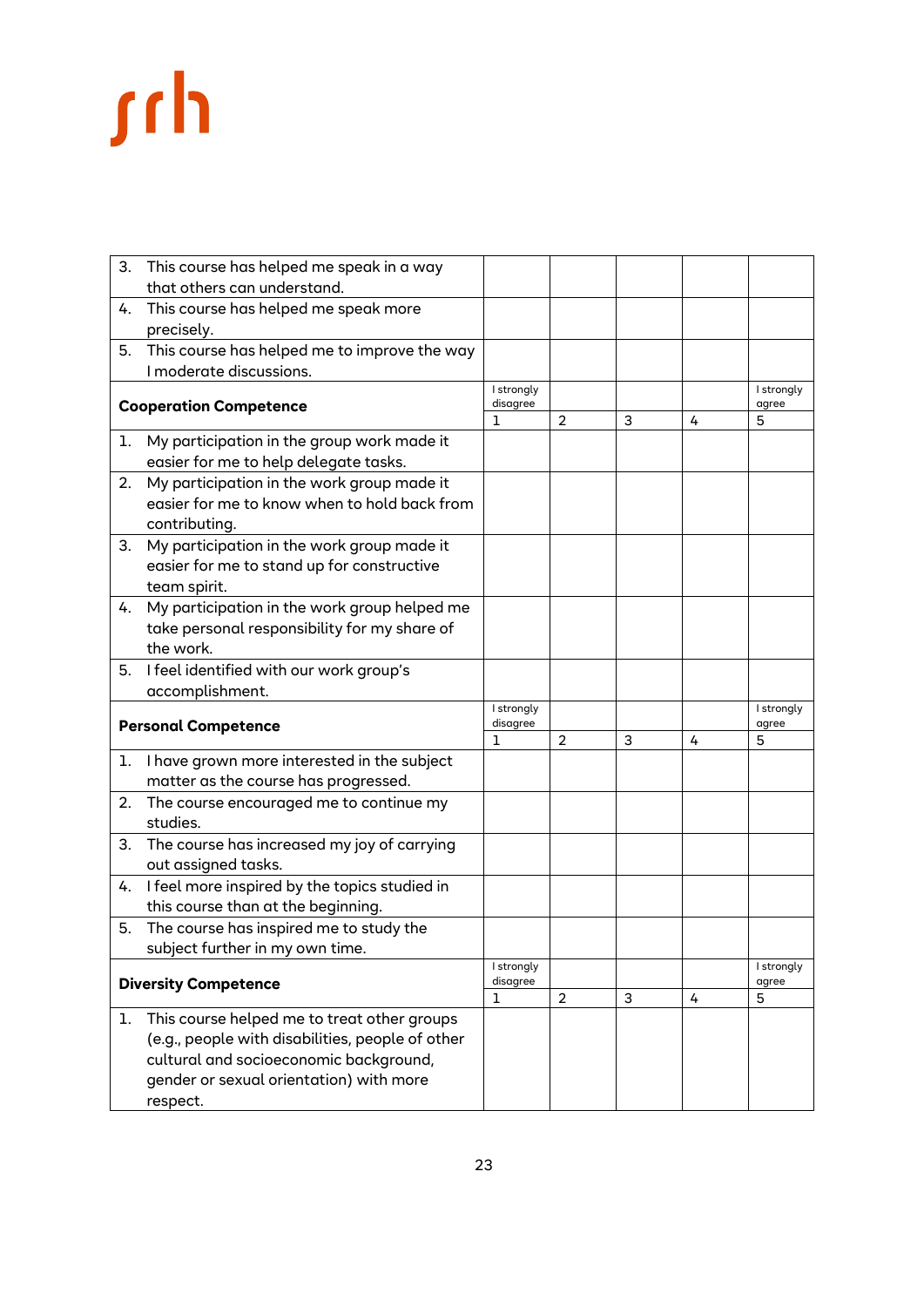|    | 2. This course improved my attitudes towards<br>other groups (e.g., people with disabilities,<br>people of other cultural and socioeconomic<br>background, gender or sexual orientation). |  |  |  |
|----|-------------------------------------------------------------------------------------------------------------------------------------------------------------------------------------------|--|--|--|
| 3. | In this course, I learned more about my values<br>regarding people with disabilities, other<br>cultural and socioeconomic background,<br>other genders or sexual orientation.             |  |  |  |
| 4. | This course helped me become aware of the<br>consequences of my own prejudices.                                                                                                           |  |  |  |

| Digital Competence (scale developed by the |                                                                                                                                                                     | I strongly<br>disagree |               |   |   | I strongly<br>agree |
|--------------------------------------------|---------------------------------------------------------------------------------------------------------------------------------------------------------------------|------------------------|---------------|---|---|---------------------|
|                                            | <b>IVAC project team)</b>                                                                                                                                           |                        | $\mathcal{P}$ | 3 | 4 | 5                   |
| ı.                                         | I feel more inspired to use digital<br>collaboration tools than at the beginning of<br>the course.                                                                  |                        |               |   |   |                     |
|                                            | 2. The course has helped me improve my ability<br>to collaborate with fellow students using<br>online software (e.g., to share files and work<br>on them together). |                        |               |   |   |                     |
| 3.                                         | The course has helped me improve my ability<br>to communicate with fellow students using<br>online software (e.g., via email, chat or<br>videocall).                |                        |               |   |   |                     |
|                                            | 4. The course has encouraged me to experiment<br>with new digital technology.                                                                                       |                        |               |   |   |                     |

## **B) Satisfaction**

| ı.            | How satisfied were you with the project in<br>general?                                | Totally<br>dissatisfi<br>ed |               |   |   | Totally<br>satisfied |
|---------------|---------------------------------------------------------------------------------------|-----------------------------|---------------|---|---|----------------------|
|               |                                                                                       |                             | $\mathcal{P}$ | 3 | 4 | 5                    |
|               | 2. Which were the main factors that influenced<br>your satisfaction with the project? | free text entry             |               |   |   |                      |
| $\mathcal{B}$ | Which were the main factors that influenced<br>your dissatisfaction with the project? | free text entry             |               |   |   |                      |
|               | 4. How satisfied were you with<br>the icebreaker activity?                            | Totally<br>dissatisfi<br>ed |               |   |   | Totally<br>satisfied |
|               | the main activity?<br>the reflection activity?                                        |                             |               |   |   | 100                  |